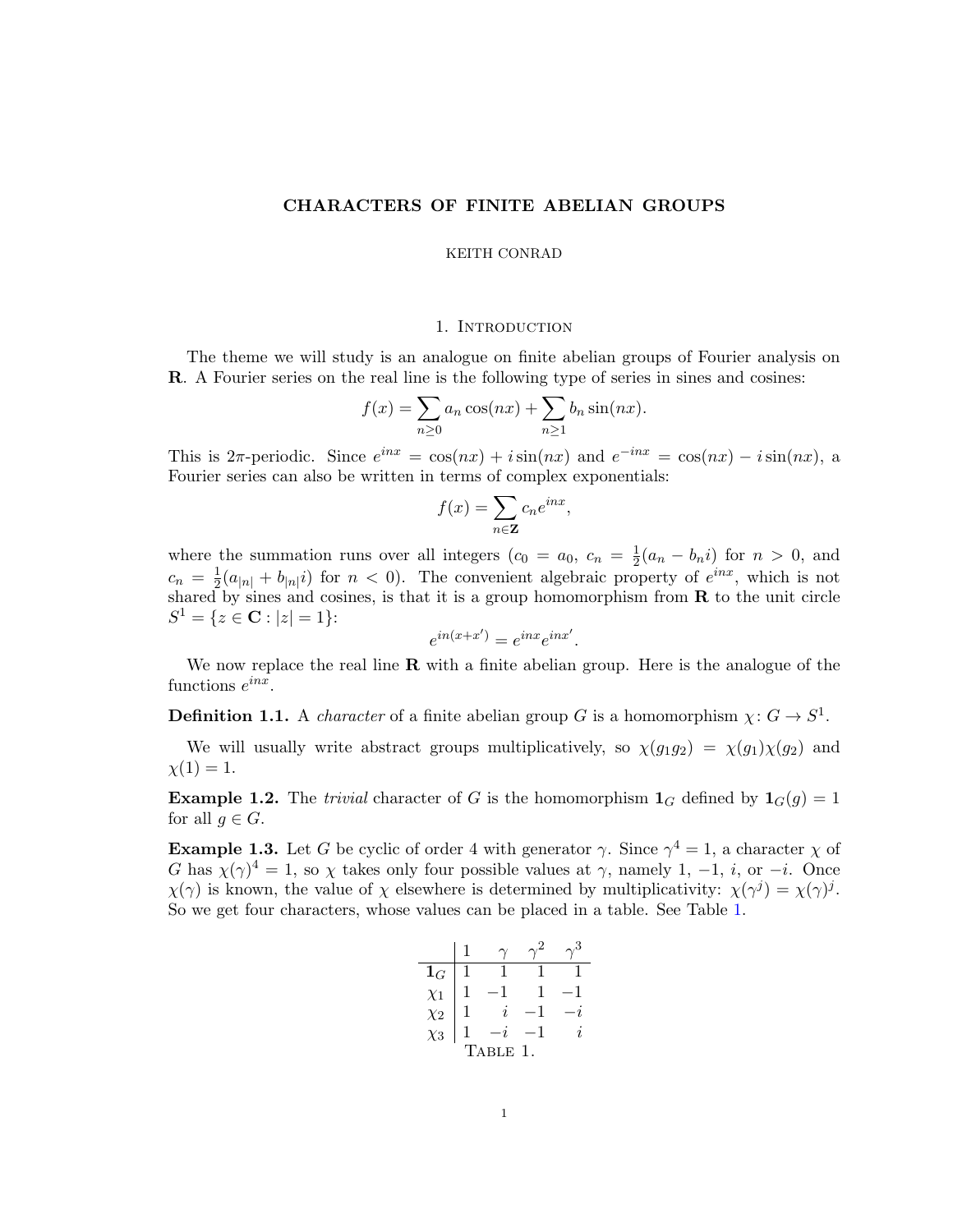When G has size n and  $g \in G$ , for each character  $\chi$  of G we have  $\chi(g)^n = \chi(g^n) = \chi(1) =$ 1, so the values of  $\chi$  lie among the nth roots of unity in  $S^1$ . More precisely, the order of  $\chi(g)$  divides the order of g (which divides  $|G|$ ).

Characters on finite abelian groups were first studied in number theory, which is a source of many interesting finite abelian groups. For instance, Dirichlet used characters of the group  $(\mathbf{Z}/(m))^{\times}$  to prove that when  $(a, m) = 1$  there are infinitely many primes  $p \equiv a \mod m$ . The quadratic reciprocity law of elementary number theory is concerned with a deep property of a particular character, the Legendre symbol. Fourier series on finite abelian groups have applications in engineering: signal processing (the fast Fourier transform [\[1,](#page-25-0) Chap. 9]) and error-correcting codes [\[1,](#page-25-0) Chap. 11].

To provide a context against which our development of characters on finite abelian groups can be compared, Section [2](#page-1-0) discusses classical Fourier analysis on the real line. In Section [3](#page-5-0) we will run through some properties of characters of finite abelian groups and introduce their dual groups. In particular, we will see that a finite abelian group is isomorphic to its dual group, but not naturally, and it is naturally isomorphic to its double-dual group (Pontryagin duality). Section [4](#page-11-0) uses characters of a finite abelian group to develop a finite analogue of Fourier series. In Section [5](#page-17-0) we use characters to prove a structure theorem for finite abelian groups. In Section [6](#page-19-0) we look at duality on group homomorphisms. Characters are used in Section [7](#page-20-0) to factor the group determinant of a finite abelian group.

Our notation is completely standard, but we make two remarks about it. For a complexvalued function  $f(x)$ , the complex-conjugate function is usually denoted  $f(x)$  instead of  $f(x)$  to stress that conjugation creates a new function. (We sometimes use the overline notation also to mean the reduction  $\bar{g}$  into a quotient group.) For  $n \geq 1$ , we write  $\mu_n$  for the group of nth roots of unity in the unit circle  $S^1$ . It is a cyclic group of size n.

Exercises.

- 1. Make a character table for  $\mathbf{Z}/(2) \times \mathbf{Z}/(2)$ , with columns labeled by elements of the group and rows labeled by characters, as in Table [1.](#page-0-0)
- 2. Let G be a finite nonabelian simple group. (Examples include  $A_n$  for  $n \geq 5$ .) Show the only group homomorphism  $\chi: G \to S^1$  is the trivial map.

# 2. Classical Fourier analysis

<span id="page-1-0"></span>This section on Fourier analysis on  $\bf{R}$  serves as motivation for our later treatment of finite abelian groups, where there will be no delicate convergence issues (just finite sums!), so we take a soft approach and sidestep the analytic technicalities that a serious treatment of Fourier analysis on R would demand.

Fourier analysis for periodic functions on **R** is based on the functions  $e^{inx}$  for  $n \in \mathbb{Z}$ . Every "reasonably nice" function  $f: \mathbf{R} \to \mathbf{C}$  that has period  $2\pi$  can be expanded into a Fourier series

<span id="page-1-1"></span>
$$
f(x) = \sum_{n \in \mathbf{Z}} c_n e^{inx},
$$

where the sum runs over  $\mathbf Z$  and the *n*th Fourier coefficient  $c_n$  can be recovered as an integral:

(2.1) 
$$
c_n = \frac{1}{2\pi} \int_0^{2\pi} f(x)e^{-inx} dx.
$$

This formula for  $c_n$  can be explained by replacing  $f(x)$  in [\(2.1\)](#page-1-1) by its Fourier series and integrating termwise (for "reasonably nice" functions this termwise integration is analytically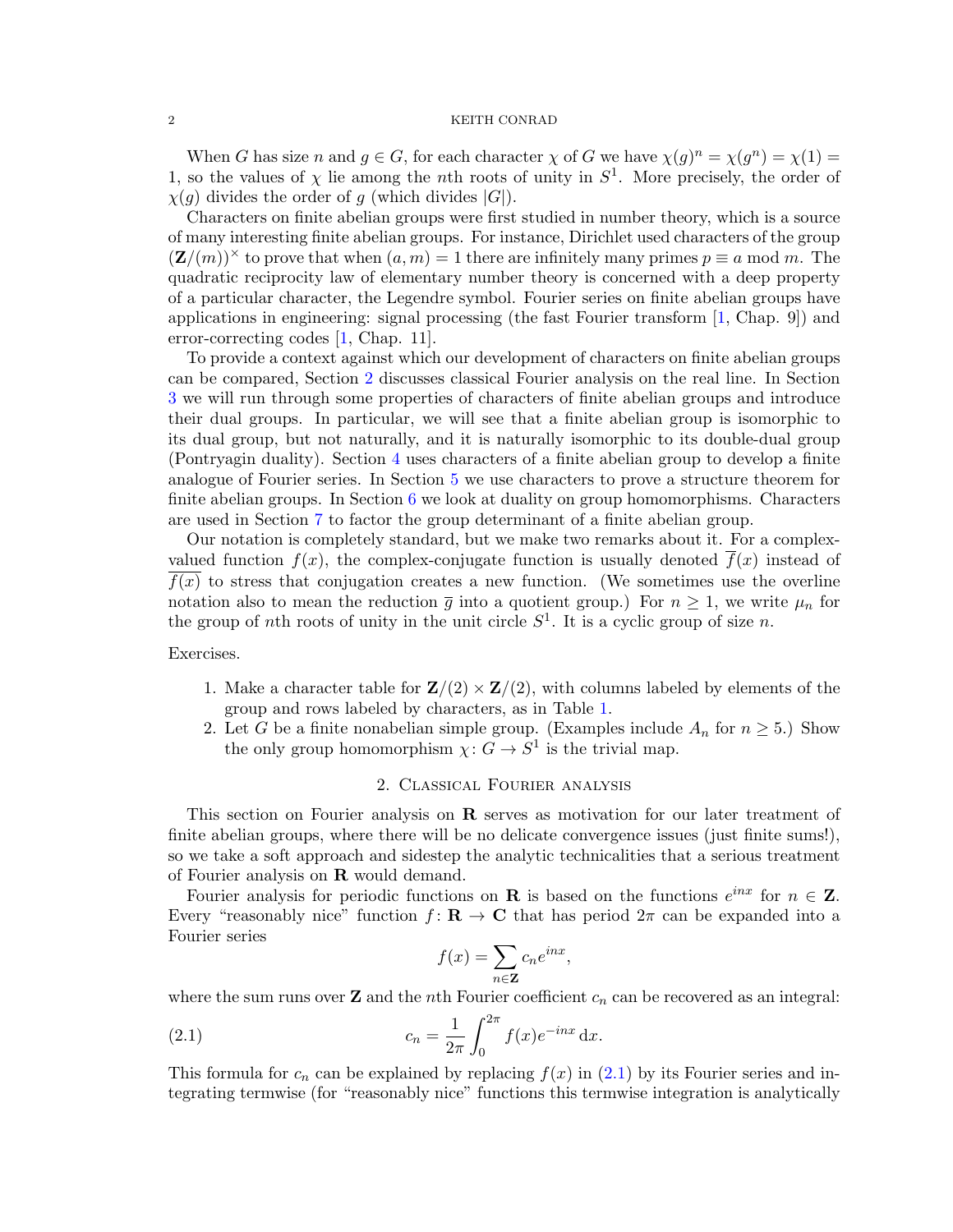justifiable), using the formula

$$
\frac{1}{2\pi} \int_0^{2\pi} e^{imx} e^{-inx} dx = \begin{cases} 1, & \text{if } m = n, \\ 0, & \text{if } m \neq n. \end{cases}
$$

An important link between a function  $f(x)$  and its Fourier coefficients  $c_n$  is given by Parseval's formula

<span id="page-2-0"></span>
$$
\sum_{n \in \mathbf{Z}} |c_n|^2 = \frac{1}{2\pi} \int_0^{2\pi} |f(x)|^2 \, \mathrm{d}x.
$$

Rather than working with functions  $f: \mathbf{R} \to \mathbf{C}$  having period  $2\pi$ , formulas look cleaner using functions  $f: \mathbf{R} \to \mathbf{C}$  having period 1. The basic exponentials become  $e^{2\pi i n x}$  and the Fourier series and coefficients for f are

(2.2) 
$$
f(x) = \sum_{n \in \mathbb{Z}} c_n e^{2\pi i n x}, \quad c_n = \int_0^1 f(x) e^{-2\pi i n x} dx.
$$

Parseval's formula becomes

(2.3) 
$$
\sum_{n \in \mathbf{Z}} |c_n|^2 = \int_0^1 |f(x)|^2 dx.
$$

Note  $c_n$  in  $(2.2)$  is not the same as  $c_n$  in  $(2.1)$ .

In addition to Fourier series there are Fourier integrals. The Fourier transform of a function f that decays rapidly at  $\pm \infty$  is the function  $\hat{f} : \mathbf{R} \to \mathbf{C}$  defined by the integral formula

<span id="page-2-1"></span>
$$
\widehat{f}(y) = \int_{\mathbf{R}} f(x)e^{-2\pi ixy} dx.
$$

The analogue of the expansion  $(2.2)$  of a periodic function into a Fourier series is the Fourier inversion formula, which expresses f in terms of its Fourier transform  $\hat{f}$ :

$$
f(x) = \int_{\mathbf{R}} \hat{f}(y)e^{2\pi i xy} dy.
$$

Define a Hermitian inner product of two functions  $f_1$  and  $f_2$  from **R** to **C** by the integral

$$
\langle f_1, f_2 \rangle = \int_{\mathbf{R}} f_1(x) \overline{f}_2(x) dx \in \mathbf{C},
$$

Plancherel's theorem compares the inner product of two functions and the inner product of their Fourier transforms:

(2.4) 
$$
\langle \widehat{f}_1, \widehat{f}_2 \rangle = \langle f_1, f_2 \rangle.
$$

In particular, when  $f_1 = f_2 = f$  the result is

<span id="page-2-2"></span>
$$
\int_{\mathbf{R}} |\widehat{f}(y)|^2 dy = \int_{\mathbf{R}} |f(x)|^2 dx,
$$

which is called Parseval's formula since it is an analogue of  $(2.3)$ .

The convolution of two functions  $f_1$  and  $f_2$  from **R** to **C** is a new function from **R** to **C** defined by

$$
(f_1 * f_2)(x) = \int_{\mathbf{R}} f_1(t) f_2(x - t) dt
$$

and the Fourier transform turns this convolution into pointwise multiplication:

$$
\widehat{f_1 * f_2}(y) = \widehat{f_1}(y)\widehat{f_2}(y).
$$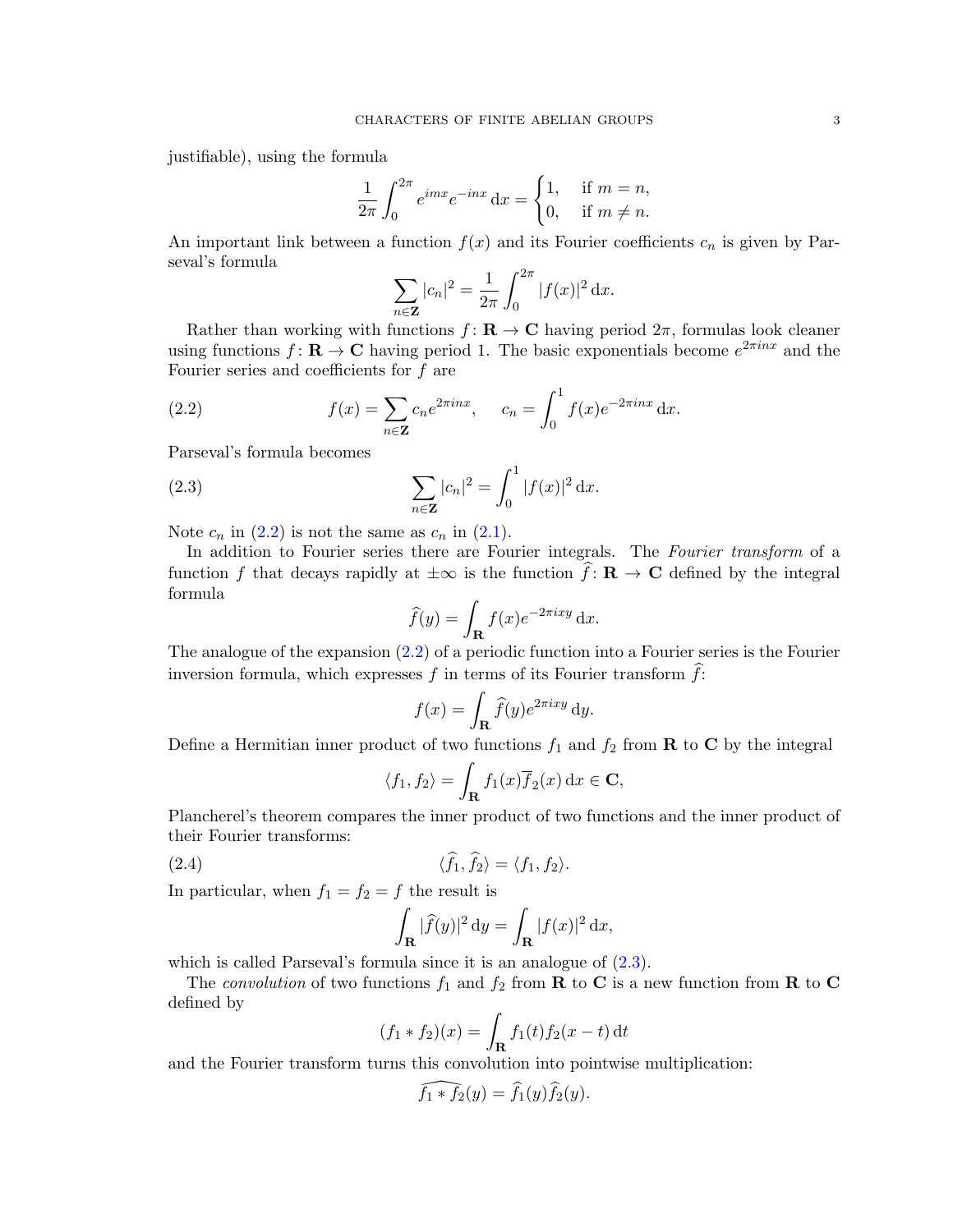**Example 2.1.** A Gaussian is a function of the form  $ae^{-bx^2}$ , where  $b > 0$ . For example, the Gaussian (1/ √  $\overline{2\pi}$ )e<sup>-(1/2)x<sup>2</sup> is important in probability theory. The Fourier transform of a</sup> Gaussian is another Gaussian and the convolution of two Gaussians is another Gaussian:

(2.5) 
$$
\int_{\mathbf{R}} ae^{-bx^2}e^{-2\pi ixy} dx = \sqrt{\frac{\pi}{b}}ae^{-\pi^2y^2/b}
$$

and

<span id="page-3-0"></span>
$$
f_1(x) = e^{-b_1x^2}
$$
,  $f_2(x) = e^{-b_2x^2}$   $\Longrightarrow$   $(f_1 * f_2)(x) = \sqrt{\frac{\pi}{b_1 + b_2}} e^{-(b_1b_2/(b_1 + b_2))x^2}$ .

The formula  $(2.5)$  says that a highly peaked Gaussian (large b) has a Fourier transform that is a spread out Gaussian (small  $\pi^2/b$ ) and *vice versa*. More generally, a function and its Fourier transform can't both be highly localized; this is a mathematical incarnation of Heisenberg's uncertainty principle from physics.

When  $b = \pi$ , [\(2.5\)](#page-3-0) tells us that  $ae^{-\pi x^2}$  is its own Fourier transform. Functions equal to their Fourier transform are called *self-dual*, and  $e^{-\pi x^2}$  is the simplest nonzero example.

A link between Fourier series and Fourier integrals is the Poisson summation formula: for a "nice" function  $f: \mathbf{R} \to \mathbf{C}$  that decays rapidly enough at  $\pm \infty$ ,

(2.6) 
$$
\sum_{n \in \mathbf{Z}} f(n) = \sum_{n \in \mathbf{Z}} \widehat{f}(n),
$$

where  $\hat{f}(y) = \int_{\mathbf{R}} f(x)e^{-2\pi ixy} dx$ . For example, when  $f(x) = e^{-bx^2}$  (with  $b > 0$ ), the Poisson summation formula says

<span id="page-3-1"></span>
$$
\sum_{n\in\mathbf{Z}}e^{-bn^2}=\sum_{n\in\mathbf{Z}}\sqrt{\frac{\pi}{b}}e^{-\pi^2n^2/b}.
$$

To prove the Poisson summation formula, we use Fourier series. Periodize  $f(x)$  as

$$
F(x) = \sum_{n \in \mathbf{Z}} f(x + n).
$$

Since  $F(x+1) = F(x)$ , write F as a Fourier series:  $F(x) = \sum_{n \in \mathbb{Z}} c_n e^{2\pi i nx}$ . Then

$$
c_n = \int_0^1 F(x)e^{-2\pi inx} dx
$$
  
\n
$$
= \int_0^1 \left(\sum_{m \in \mathbb{Z}} f(x+m)\right) e^{-2\pi inx} dx
$$
  
\n
$$
= \sum_{m \in \mathbb{Z}} \int_0^1 f(x+m)e^{-2\pi inx} dx
$$
  
\n
$$
= \sum_{m \in \mathbb{Z}} \int_m^{m+1} f(x)e^{-2\pi inx} dx
$$
  
\n
$$
= \int_{\mathbb{R}} f(x)e^{-2\pi inx} dx
$$
  
\n
$$
= \hat{f}(n).
$$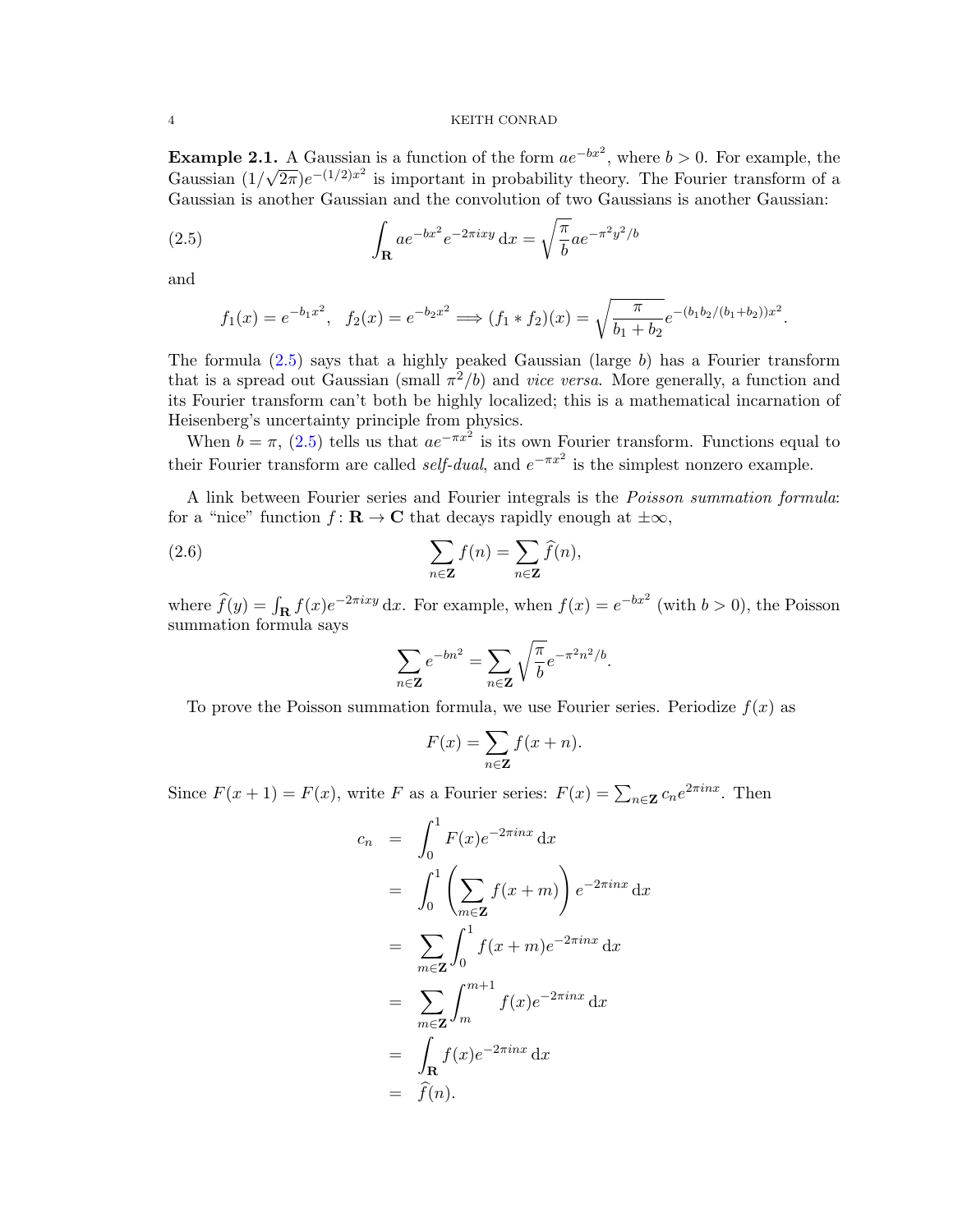Therefore the expansion of  $F(x)$  into a Fourier series is equivalent to

(2.7) 
$$
\sum_{n \in \mathbf{Z}} f(x+n) = \sum_{n \in \mathbf{Z}} \widehat{f}(n) e^{2\pi i n x},
$$

which becomes the Poisson summation formula  $(2.6)$  by setting  $x = 0$ .

If we replace a sum over **Z** with a sum over a one-dimensional lattice  $L = aZ$  in **R**, where  $a \neq 0$ , the Poisson summation formula becomes

<span id="page-4-2"></span>
$$
\sum_{\lambda \in L} f(\lambda) = \frac{1}{|a|} \sum_{\mu \in L^{\perp}} \widehat{f}(\mu),
$$

where  $L^{\perp} = (1/a)\mathbf{Z}$  is the "dual lattice":

$$
L^{\perp} = \{ \mu \in \mathbf{R} : e^{2\pi i \lambda \mu} = 1 \text{ for all } \lambda \in L \}.
$$

For example,  $\mathbf{Z}^{\perp} = \mathbf{Z}$ .

There are several conventions for the definition of the Fourier transform as well as the inner product and convolution of functions. Tables [2](#page-4-0) and [3](#page-4-1) collect a number of different  $2\pi$ conventions. The first two columns of Tables [2](#page-4-0) and [3](#page-4-1) are definitions and the other columns are theorems.

$$
\frac{\hat{f}(y)}{\int_{\mathbf{R}} f(x)e^{-2\pi i x y} dx} \quad \frac{\langle f_1, f_2 \rangle}{\int_{\mathbf{R}} f(x)e^{-2\pi i x y} dx} \quad \frac{\langle f_1, f_2 \rangle}{\int_{\mathbf{R}} f(x)e^{-2\pi i x y} dx} \quad \frac{\int_{\mathbf{R}} \hat{f}(y)e^{2\pi i x y} dy}{\int_{\mathbf{R}} f(x)e^{-i x y} dx} \quad \frac{\int_{\mathbf{R}} f_1(x)\overline{f}_2(x) dx}{\int_{\mathbf{R}} f_1(x)\overline{f}_2(x) dx} \quad \frac{\frac{1}{2\pi} \int_{\mathbf{R}} \hat{f}(y)e^{i x y} dy}{\sqrt{2\pi} \int_{\mathbf{R}} \hat{f}(y)e^{i x y} dy} \quad \frac{\langle f_1, f_2 \rangle}{\langle f_1, f_2 \rangle}
$$
\n
$$
\frac{\frac{1}{2\pi} \int_{\mathbf{R}} f(x)e^{-i x y} dx}{\text{Table 2.}}
$$

<span id="page-4-1"></span><span id="page-4-0"></span>

| f(y)                                                     | $(f_1 * f_2)(x)$                                          | $f_1 * f_2(y)$                     |
|----------------------------------------------------------|-----------------------------------------------------------|------------------------------------|
| $\int_{\mathbf{R}} f(x) e^{-2\pi ixy} dx$                | $\int_{\mathbf{R}} f_1(y) f_2(x-y) dy$                    | $\widehat{f}_1(y)\widehat{f}_2(y)$ |
| $\int_{\mathbf{R}} f(x) e^{-ixy} dx$                     | $\int_{\mathbf{R}} f_1(y) f_2(x-y) dy$                    | $\widehat{f}_1(y)\widehat{f}_2(y)$ |
| $\frac{1}{\sqrt{2\pi}}\int_{\mathbf{R}}f(x)e^{-ixy}\,dx$ | $\frac{1}{\sqrt{2\pi}}\int_{\mathbf{R}}f_1(t)f_2(x-t) dt$ | $\widehat{f}_1(y)\widehat{f}_2(y)$ |
|                                                          | TABLE 3.                                                  |                                    |

When the Fourier transform is defined using  $\widehat{f}(y) = \frac{1}{\sqrt{2}}$  $\frac{1}{2\pi} \int_{\mathbf{R}} f(x) e^{-ixy} dx$ , the function  $e^{-\pi x^2}$  is no longer self-dual, but  $e^{-(1/2)x^2}$  is self-dual. You need to know how the Fourier transform is defined to say that a particular function is self-dual.

Exercises.

- 1. Without dwelling on analytic subtleties, check from Fourier inversion that  $f(x) = f(x)$  $f(-x)$  (if the Fourier transform is defined suitably).
- 2. If f is a real-valued even function, show its Fourier transform is also real-valued and even (assuming the Fourier transform of  $f$  is meaningful).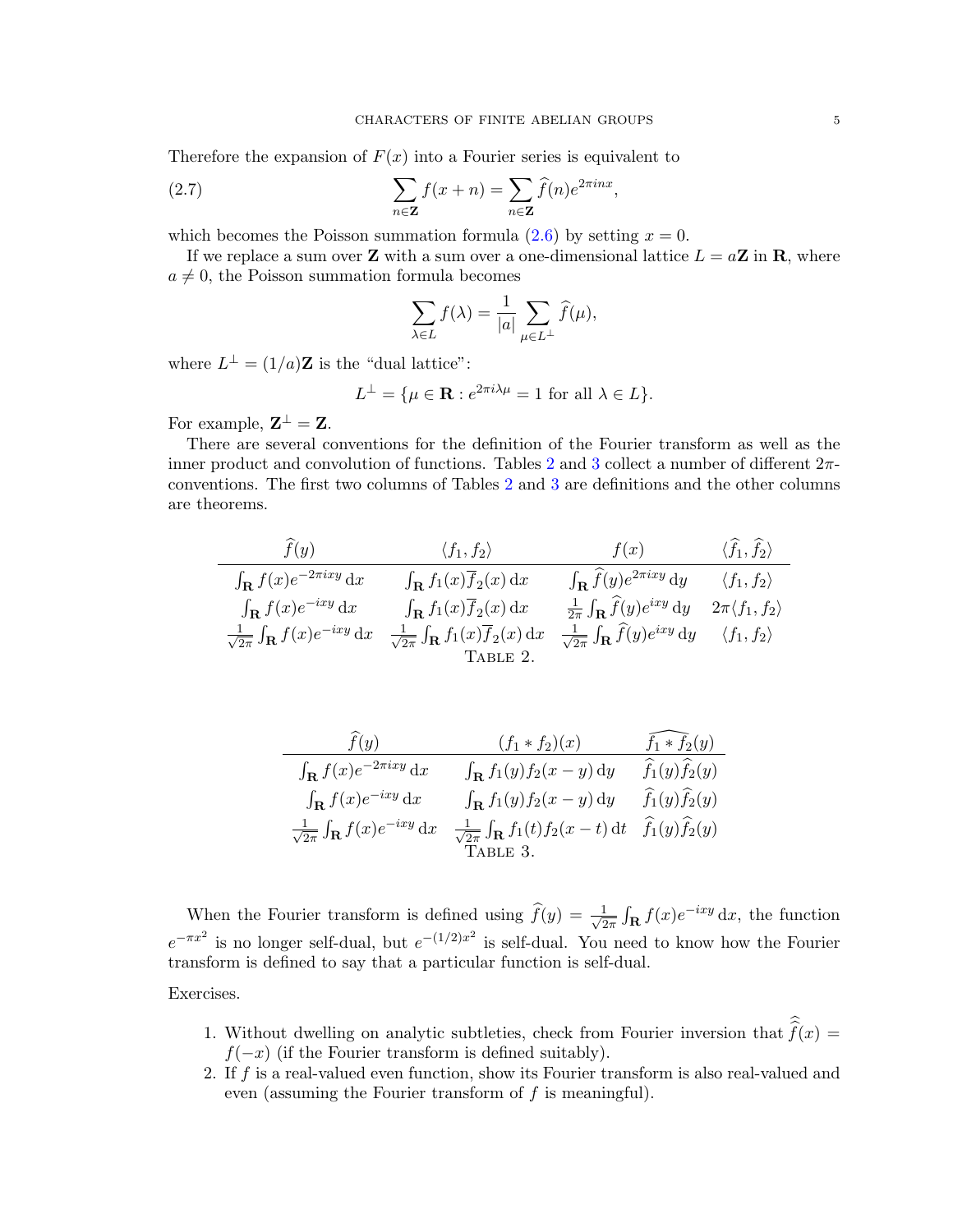- 3. For a function  $f: \mathbf{R} \to \mathbf{C}$  and  $c \in \mathbf{R}$ , let  $g(x) = f(x+c)$ . Define the Fourier transform of a function h by  $\widehat{h}(y) = \int_{\mathbf{R}} h(x) e^{-2\pi i xy} dx$ . If f has a Fourier transform, show g has Fourier transform  $\hat{g}(y) = e^{2\pi i c y} \hat{f}(y)$ .<br>The Poisson summation formula over **B** was a
- 4. The Poisson summation formula over **R** was obtained by setting  $x = 0$  in [\(2.7\)](#page-4-2). Conversely, show that  $(2.7)$  for the function f follows from the Poisson summation formula for the function  $g(t) = f(t + x)$ .
- 5. Assuming the Fourier inversion formula holds for a definition of the Fourier trans-form as in Table [2,](#page-4-0) check that for all  $\alpha$  and  $\beta$  in  $\mathbb{R}^{\times}$  that if we set

$$
(\mathcal{F}f)(y) = \alpha \int_{\mathbf{R}} f(x)e^{-i\beta xy} dx
$$

for all  $x$  then

$$
f(x) = \frac{\beta}{2\pi\alpha} \int_{\mathbf{R}} (\mathcal{F}f)(y)e^{i\beta xy} dy.
$$

(If  $\beta = 2\pi\alpha^2$  then these two equations are symmetric in the roles of f and  $\mathcal{F}f$  except for a sign in the exponential term.) Considering  $\mathcal{F}f$  to be the Fourier transform of f, show  $e^{-(1/2)\beta x^2}$  is self-dual.

## 3. Finite Abelian Group Characters

<span id="page-5-0"></span>We leave the real line and turn to the setting of finite abelian groups  $G$ . Our interest shifts from the functions  $e^{inx}$  to characters: homomorphisms from  $G \to S^1$ . The construction of characters of these groups begins with the case of cyclic groups.

**Theorem 3.1.** Let G be a finite cyclic group of size n with a chosen generator  $\gamma$ . There are exactly n characters of G, each determined by sending  $\gamma$  to the different nth roots of unity in C.

*Proof.* We mimic Example [1.3,](#page-0-1) where G is cyclic of size 4. Since  $\gamma$  generates G, a character is determined by its value on  $\gamma$  and that value must be an nth root of unity (not necessarily of exact order n, e.g.,  $\mathbf{1}_G(\gamma) = 1$ , so there are at most n characters. We now write down n characters.

Let  $\zeta$  be an *n*th root of unity in **C**. Set  $\chi(\gamma^j) = \zeta^j$  for  $j \in \mathbb{Z}$ . This formula is well-defined (if  $\gamma^j = \gamma^k$  for two different integer exponents j and k, we have  $j \equiv k \mod n$  so  $\zeta^j = \zeta^k$ ), and  $\chi$  is a homomorphism. Of course  $\chi$  depends on  $\zeta$ . As  $\zeta$  changes, we get different characters (their values at  $\gamma$  are changing), so in total we have *n* characters.

To handle characters of non-cyclic groups, the following lemma is critical.

<span id="page-5-2"></span>**Lemma 3.2.** Let G be a finite abelian group,  $H \subset G$  a proper subgroup, and  $\chi: H \to S^1$  a character of H. For  $g \in G - H$ , there is an extension of  $\chi$  to a character on  $\langle H, g \rangle$ .

*Proof.* We want to extend  $\chi$  to a character  $\widetilde{\chi}$  of  $\langle H, g \rangle$ .

What is a possible value for  $\tilde{\chi}(g)$ ? Since  $g \notin H$ ,  $\tilde{\chi}(g)$  is not initially defined. But some nonzero power of g is in H (e.g.,  $g^{|G|} = 1 \in H$ ), and on these powers  $\chi$  is defined. Pick  $d \geq 1$  minimal with  $g^d \in H$ . That is, d is the order of g in  $G/H$ , so  $d = \langle \langle H, g \rangle : H \rangle$ . If there is a character  $\tilde{\chi}$  on  $\langle$ , H, g that extends  $\chi$  on H then  $\tilde{\chi}(g)$  must be an d-th root of  $\chi(g^d)$  since we must have  $\tilde{\chi}(g)^d = \tilde{\chi}(g^d) = \chi(g^d)$ . That is our clue: define  $\tilde{\chi}(g) \in S^1$  to be a solution to  $z^d = \chi(g^d)$ :

<span id="page-5-1"></span>(3.1) 
$$
\widetilde{\chi}(g)^d = \chi(g^d).
$$

<span id="page-5-3"></span>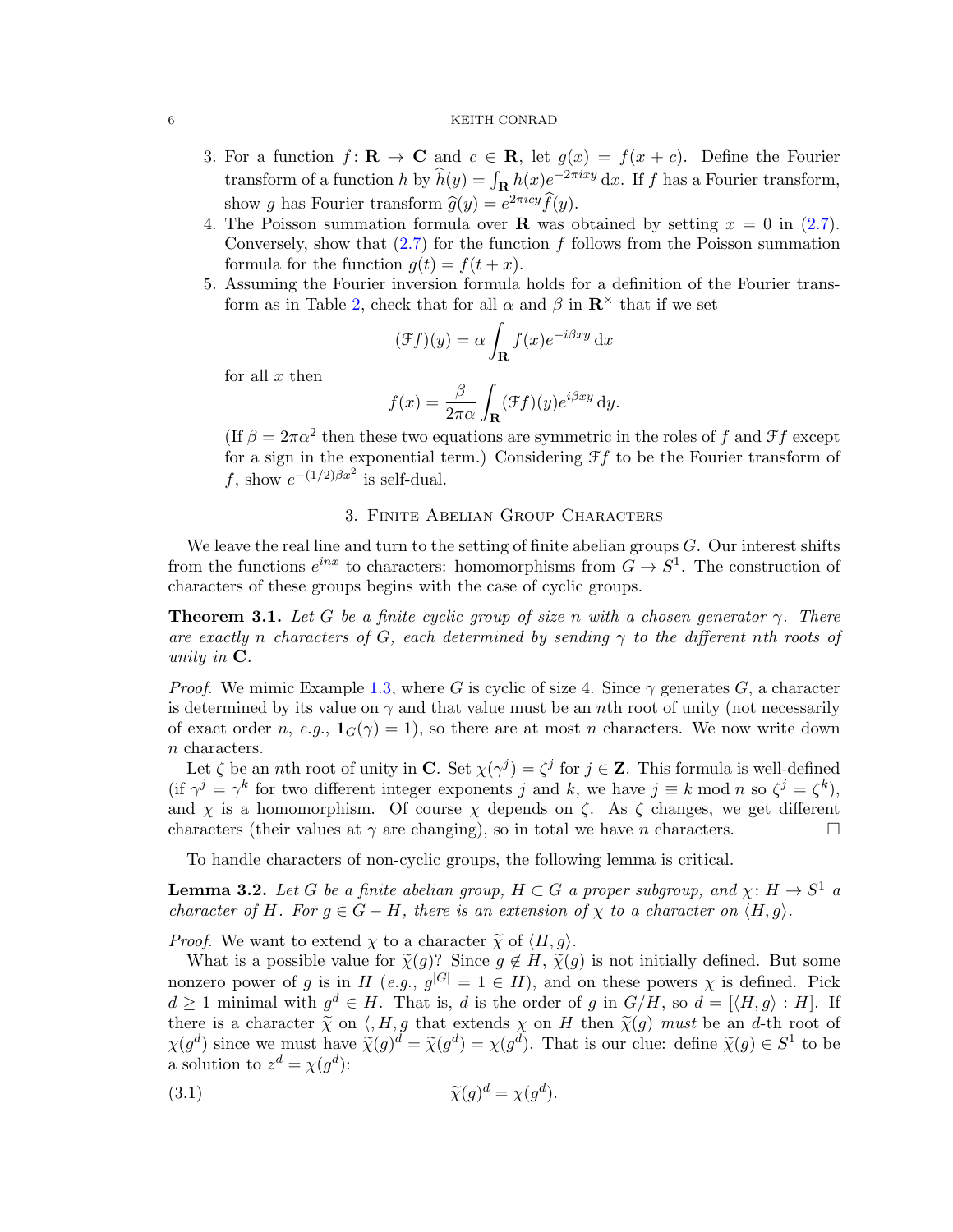Once we have chosen  $\tilde{\chi}(g)$  to satisfy  $(3.1)$ , define  $\tilde{\chi}$  on  $\langle H, g \rangle$  by

(3.2) 
$$
\widetilde{\chi}(hg^i) := \chi(h)\widetilde{\chi}(g)^i.
$$

This formula covers all possible elements of  $\langle H, g \rangle$ , but is  $\tilde{\chi}$  well-defined? Perhaps H and  $\langle g \rangle$  overlap nontrivially, so the expression of an element of  $\langle H, g \rangle$  in the form  $hg^i$  is not unique. We have to show this doesn't lead to an inconsistency in the value of  $\tilde{\chi}$  in [\(3.2\)](#page-6-0). Suppose  $hg^i = h'g^{i'}$ . Then  $g^{i-i'} \in H$ , so  $i' \equiv i \mod d$  since d is the order of g in  $G/H$ . Write  $i' = i + dd'$ , so  $h = h'a^{i'-i} = h'g^{dd'}$ . The terms  $h, h'$ , and  $g^d$  are in H, so

<span id="page-6-0"></span>
$$
\chi(h')\widetilde{\chi}(g)^{i'} = \chi(h')\widetilde{\chi}(g)^{i}\widetilde{\chi}(g)^{dd'}
$$
  
\n
$$
= \chi(h')\widetilde{\chi}(g)^{i}\chi(g^{d})^{d'} \text{ since } \widetilde{\chi}(g)^{d} = \chi(g^{d})
$$
  
\n
$$
= \chi(h')\widetilde{\chi}(g)^{i}
$$
  
\n
$$
= \chi(h)\widetilde{\chi}(g)^{i}.
$$

Therefore  $\tilde{\chi}$ :  $\langle H, g \rangle \to S^1$  is a well-defined function and it is easily checked to be a homo-<br>morphism. It restricts to  $\chi$  on  $H$ morphism. It restricts to  $\chi$  on  $H$ .

<span id="page-6-1"></span>**Theorem 3.3.** For a finite abelian group  $G$  and subgroup  $H$ , each character of  $H$  can be extended to a character of G.

*Proof.* Let  $\chi: H \to S^1$  be a character of H.

Since G is finite, it has a finite generating set  $\{g_1, \ldots, g_k\}$  (e.g.,  $\{g_i\}$  could be a listing of all the elements of  $G$ ). Therefore we can build up a tower of subgroups from  $H$  to  $G$  by adjoining the elements  $g_i$  one at a time:

$$
H \subset \langle H, g_1 \rangle \subset \langle H, g_1, g_2 \rangle \subset \cdots \subset \langle H, g_1, \ldots, g_k \rangle = G.
$$

Each step along this tower has the form  $H_i \subset \langle H_i, g_i \rangle$ , where  $H_0 = H$ . By applying Lemma [3.2](#page-5-2) at each step of the tower,  $\chi$  can be extended as a character from H to  $H_1$  to  $H_2$ , and so on up to  $H_k = G$ .

Let's refine this to count the number of extensions of a character from  $H$  to  $G$ .

<span id="page-6-2"></span>**Theorem 3.4.** For a finite abelian group G and subgroup  $H$ , each character of  $H$  can be extended to a character of  $G$  in  $[G:H]$  ways.

*Proof.* We will induct on the index  $[G : H]$ . The result is clear when  $[G : H] = 1$ , *i.e.*,  $H = G$ , so suppose  $[G : H] > 1$  and the theorem is proved for characters on subgroups of index smaller than  $[G:H]$ .

Pick  $g \in G$  with  $g \notin H$ , so

$$
H \subset \langle H, g \rangle \subset G.
$$

To extend a character  $\chi: H \to S^1$  to G, we at least need to be able to extend  $\chi$  to a character  $\tilde{\chi}$  on  $\langle H, g \rangle$ . Let's count the number of ways to do that. Then we will use induction to count the number of extension of each character from  $\langle H, g \rangle$  all the way up to G.

Let d be the smallest positive integer such that  $g^d \in H$ . An extension of  $\chi$  on H to a character  $\tilde{\chi}$  on  $\langle H, g \rangle$  is determined by  $\tilde{\chi}(g)$ , and this value has to satisfy the condition  $\widetilde{\chi}(g)^d = \chi(g^d)$ . Each number in  $S^1$  has d different d-th roots in  $S^1$ , so there are d potential values for  $\widetilde{\chi}(g)$ . The proof of Lemma 3.2 shows all of them roally work values for  $\tilde{\chi}(g)$ . The proof of Lemma [3.2](#page-5-2) shows all of them really work.

The number of choices of  $\tilde{\chi}$  extending  $\chi$  is the number of choices for  $\tilde{\chi}(g)$ , which is  $d = |\langle H, g \rangle : H|$ . Since  $|G : \langle H, g \rangle| < |G : H|$ , by induction on the index there are  $[G : \langle H, g \rangle]$  extensions of each  $\tilde{\chi}$  to a character of G, so the number of extensions of a character on H to a character on G is  $[G : \langle H, g \rangle][\langle H, g \rangle : H] = [G : H]$ . character on H to a character on G is  $[G: \langle H, g \rangle][\langle H, g \rangle : H] = [G : H].$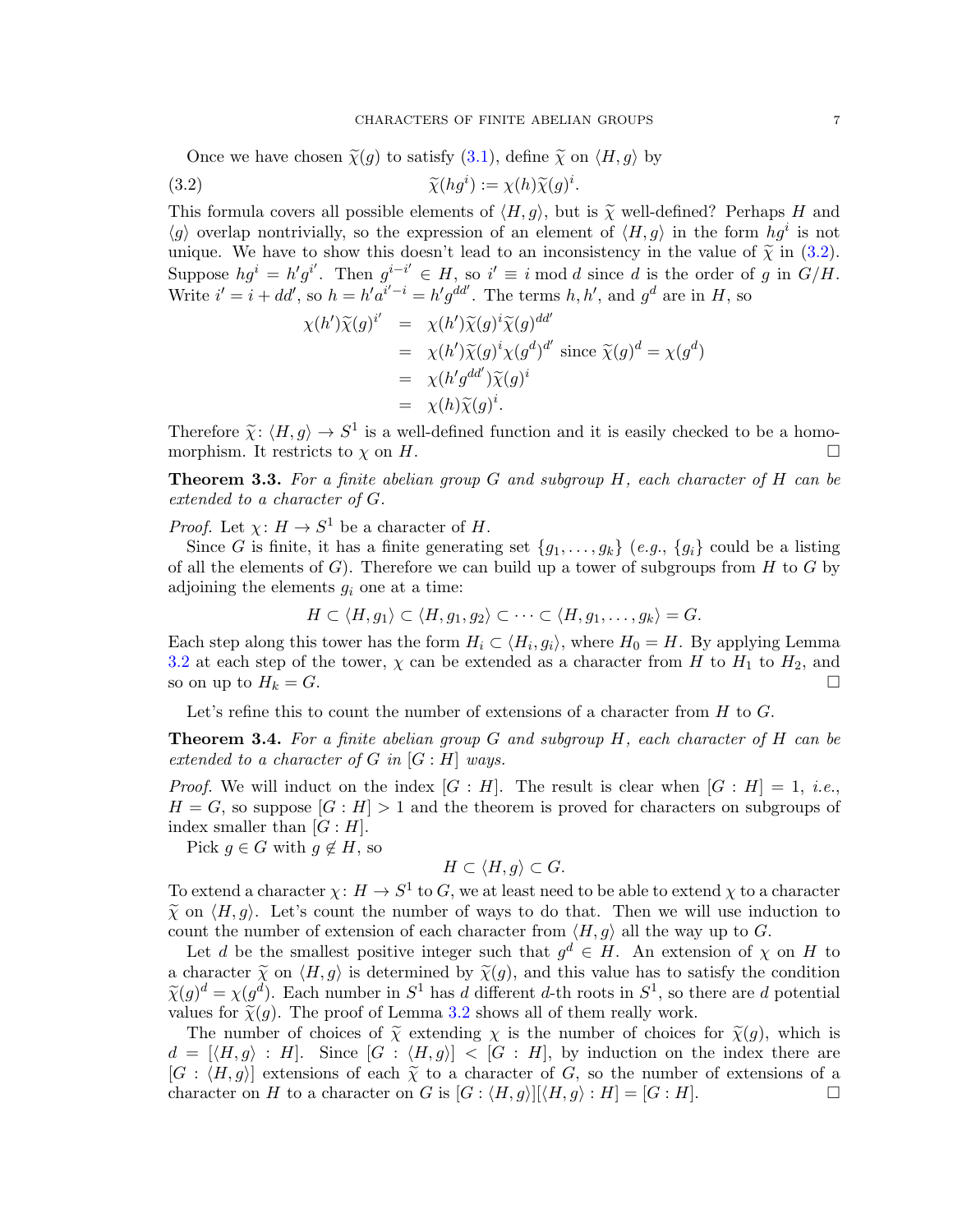<span id="page-7-0"></span>**Theorem 3.5.** If  $g \neq 1$  in a finite abelian group G then  $\chi(g) \neq 1$  for some character  $\chi$  of G. The number of characters of  $G$  is  $|G|$ .

*Proof.* The cyclic group  $\langle g \rangle$  is nontrivial, say of size n, so  $n > 1$ . In  $S^1$  there is a cyclic subgroup of order n, namely the group  $\mu_n$  of n-th roots of unity. There is an isomorphism  $\langle g \rangle \cong \mu_n$ , which can be viewed as a character of  $\langle g \rangle$ . By Theorem [3.3,](#page-6-1) this character of  $\langle g \rangle$ extends to a character of  $G$  and does not send  $g$  to 1.

To show G has  $|G|$  characters, apply Theorem [3.4](#page-6-2) with H the trivial subgroup.  $\square$ 

We have used two important features of  $S^1$  as the target group for characters: for each  $d \geq 1$  the dth power map on  $S^1$  is d-to-1 (proof of Theorem [3.4\)](#page-6-2) and for each  $n \geq 1$  there is a cyclic subgroup of order n in  $S^1$  (proof of Theorem [3.5\)](#page-7-0).

<span id="page-7-1"></span>**Corollary 3.6.** If G is a finite abelian group and  $g_1 \neq g_2$  in G then there is a character of G that takes different values at  $g_1$  and  $g_2$ .

*Proof.* Apply Theorem [3.5](#page-7-0) to  $g = g_1 g_2^{-1}$ . В последните последните последните последните последните последните последните последните последните последн<br>В последните последните последните последните последните последните последните последните последните последнит

Corollary [3.6](#page-7-1) shows the characters of  $G$  "separate" the elements of  $G$ : different elements of the group admit a character taking different values on them.

<span id="page-7-2"></span>**Corollary 3.7.** If G is a finite abelian group and  $H \subset G$  is a subgroup and  $g \in G$  with  $q \notin H$  then there is a character of G that is trivial on H and not equal to 1 at q.

*Proof.* We work in the group  $G/H$ , where  $\overline{q} \neq \overline{1}$ . By Theorem [3.5](#page-7-0) there is a character of  $G/H$  that is not 1 at  $\bar{g}$ . Composing this character with the reduction map  $G \to G/H$  yields a character of G that is trivial on H and not equal to 1 at g.

It is easy to find functions on G that separate elements without using characters. For  $g \in G$ , define  $\delta_g : G \to \{0,1\}$  by

<span id="page-7-4"></span>(3.3) 
$$
\delta_g(x) = \begin{cases} 1, & \text{if } x = g, \\ 0, & \text{if } x \neq g. \end{cases}
$$

These functions separate elements of the group, but characters do this too and have better algebraic properties: they are group homomorphisms.

<span id="page-7-3"></span>Remark 3.8. Nowhere in the proof of Theorem [3.4](#page-6-2) did we use the finiteness of G. What mattered was finiteness of  $[G:H]$ . Infinite abelian groups like **Z** or  $\mathbb{Z}^n$  can contain finiteindex subgroups, so it's worth noting that we really proved that for each abelian group  $G$ , a character on a finite-index subgroup H extends in  $[G:H]$  ways to a character on G. This result for finite-index subgroups of infinite G has applications to Hecke characters in algebraic number theory.

Using Zorn's lemma (the axiom of choice), not only the finiteness of  $|G|$  but also the finiteness of  $[G : H]$  can be removed: a character of a subgroup H of an abelian group G can be extended to a character of G (but the counting aspect with  $[G:H]$  is no longer meaningful). In particular, Corollaries [3.6](#page-7-1) and [3.7](#page-7-2) are true for all abelian groups G.

Our definition of a character makes sense on nonabelian groups, but there will not be enough such characters for Theorem [3.5](#page-7-0) to hold if  $G$  is finite and nonabelian: a homomorphism  $\chi: G \to S^1$  must equal 1 on the commutator subgroup  $[G, G]$ , which is a nontrivial subgroup, so such homomorphisms can't distinguish elements in  $[G, G]$  from each other. If  $g \notin [G, G]$  then in the finite abelian group  $G/[G, G]$  the coset of g is nontrivial so there is a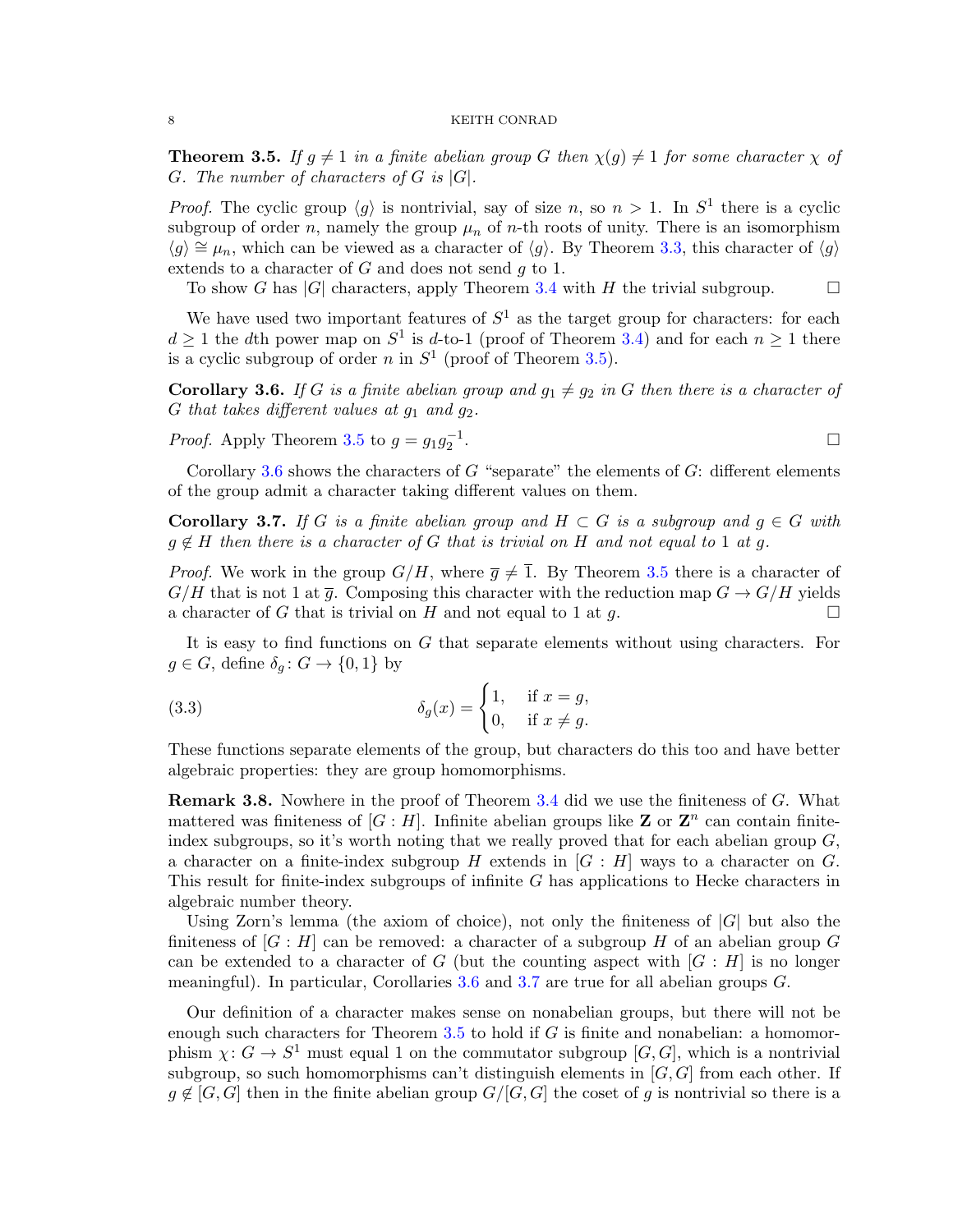character  $G/[G, G] \to S^1$  that's nontrivial on  $\overline{g}$ . Composing this character with the reduction map  $G \to G/[G, G]$  produces a homomorphism  $G \to S^1$  that is nontrivial on g. Therefore  $[G, G] = \bigcap_{\chi} \ker \chi$ , where the intersection runs over all homomorphisms  $\chi: G \to S^1$ . This gives a "natural" explanation of why the commutator subgroup is normal in terms of kernels of homomorphisms: kernels are normal and the intersection of normal subgroups is normal. We put the word natural in quotes because appealing to the group  $G/[G, G]$  in part of the argument means we had to use the normality of  $[G, G]$  anyway. (Using Zorn's lemma as in Remark [3.8,](#page-7-3) the intersection formula for  $[G, G]$  applies to all groups, not just finite groups.)

**Definition 3.9.** For a character  $\chi$  on a finite abelian group G, the *conjugate character* is the function  $\overline{\chi}: G \to S^1$  given by  $\overline{\chi}(g) := \overline{\chi(g)}$ .

Since each complex number z with  $|z|=1$  has  $\overline{z}=1/z$ ,  $\overline{\chi}(g)=\chi(g)^{-1}=\chi(g^{-1})$ .

**Definition 3.10.** The *dual group*, or *character group*, of a finite abelian group  $G$  is the set of homomorphisms  $G \to S^1$  with the group law of pointwise multiplication of functions:  $(\chi \psi)(q) = \chi(q)\psi(q)$ . The dual group of G is denoted  $\hat{G}$ .

The trivial character of G is the identity in  $\widehat{G}$  and the inverse of a character is its conjugate character. Note  $\widehat{G}$  is abelian since multiplication in  $\mathbb{C}^\times$  is commutative.

Theorem [3.5](#page-7-0) says in part that

$$
|G| = |\hat{G}|.
$$

In fact, the groups G and  $\widehat{G}$  are *isomorphic*. First let's check this on cyclic groups.

<span id="page-8-2"></span>**Theorem 3.11.** If G is cyclic then  $G \cong \widehat{G}$  as groups.

*Proof.* We will show  $\widehat{G}$  is cyclic. Then since G and  $\widehat{G}$  have the same size they are isomorphic. Let  $n = |G|$  and  $\gamma$  be a generator of G. Set  $\chi: G \to S^1$  by  $\chi(\gamma^j) = e^{2\pi i j/n}$  for all j. For

other characters  $\psi \in \hat{G}$ , we have  $\psi(\gamma) = e^{2\pi i k/n}$  for some integer k, so  $\psi(\gamma) = \chi(\gamma)^k$ . Then

<span id="page-8-1"></span><span id="page-8-0"></span>
$$
\psi(\gamma^j) = \psi(\gamma)^j = \chi(\gamma)^{jk} = \chi(\gamma^j)^k
$$

,

which shows  $\psi = \chi^k$ . Therefore  $\chi$  generates  $\widehat{G}$ .

<span id="page-8-3"></span>**Lemma 3.12.** If A and B are finite abelian groups, there is an isomorphism  $\widehat{A \times B} \cong \widehat{A} \times \widehat{B}$ .

*Proof.* Let  $\chi$  be a character on  $A \times B$ . Identify the subgroups  $A \times \{1\}$  and  $\{1\} \times B$  of  $A \times B$  with A and B in the obvious way. Let  $\chi_A$  and  $\chi_B$  be the restrictions of  $\chi$  to A and B respectively, *i.e.*,  $\chi_A(a) = \chi(a, 1)$  and  $\chi_B(b) = \chi(1, b)$ . Then  $\chi_A$  and  $\chi_B$  are characters of A and B and  $\chi(a, b) = \chi((a, 1)(1, b)) = \chi(a, 1)\chi(1, b) = \chi_A(a)\chi_B(b)$ . So we get a map

(3.5) 
$$
\widehat{A \times B} \to \widehat{A} \times \widehat{B}
$$

by sending  $\chi$  to  $(\chi_A, \chi_B)$ . It is left to the reader to check  $(3.5)$  is a group homomorphism. Its kernel is trivial since if  $\chi_A$  and  $\chi_B$  are trivial characters then  $\chi(a, b) = \chi_A(a)\chi_B(b) = 1$ , so  $\chi$  is trivial. Both sides of [\(3.5\)](#page-8-0) have the same size by [\(3.4\)](#page-8-1), so (3.5) is an isomorphism.  $\Box$ 

<span id="page-8-5"></span>**Theorem 3.13.** If G is a finite abelian group then G is isomorphic to  $\widehat{G}$ .

*Proof.* The case when G is cyclic was Theorem  $3.11$ . Lemma  $3.12$  extends easily to several factors in a direct product:

<span id="page-8-4"></span>(3.6) 
$$
(H_1 \times \cdots \times H_r) \hat{=} \hat{H}_1 \times \cdots \times \hat{H}_r.
$$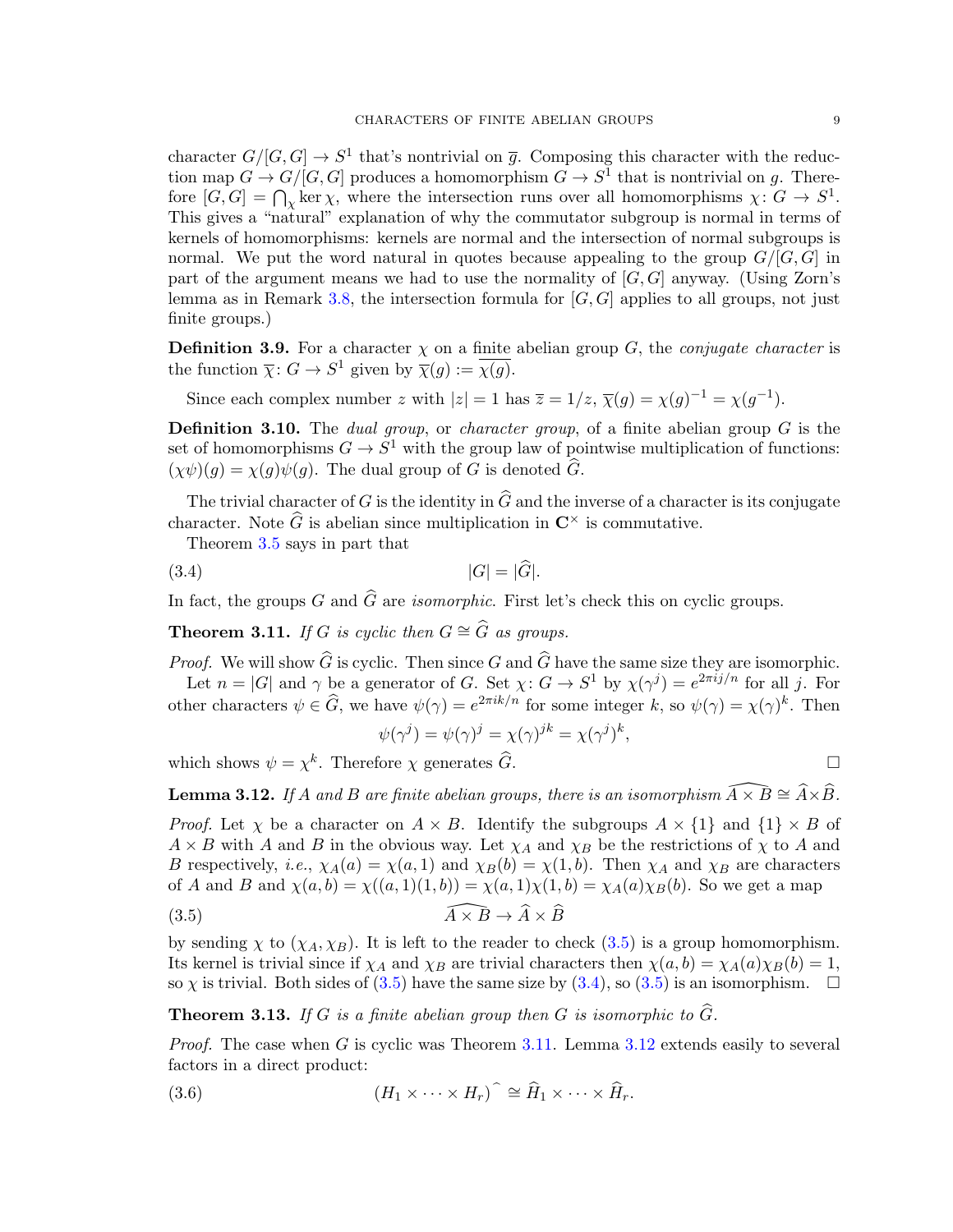When  $H_i$  is cyclic,  $\hat{H}_i \cong H_i$ , so [\(3.6\)](#page-8-4) tells us that that dual group of  $H_1 \times \cdots \times H_r$  is isomorphic to  $H_1 \times \cdots \times H_r$ . Every finite abelian group is isomorphic to a direct product of cyclic groups, so the dual group of a finite abelian group is isomorphic to itself.  $\Box$ 

Although G and  $\widehat{G}$  are isomorphic groups, there is not a *natural* isomorphism between them, even when G is cyclic. For instance, to prove  $G \cong \widehat{G}$  when G is cyclic we had to *choose* a generator. If we change the generator, then the isomorphism changes.<sup>[1](#page-9-0)</sup>

The double-dual group  $\widehat{G}$  is the dual group of  $\widehat{G}$ . Since G and  $\widehat{G}$  are isomorphic, G and  $\hat{\tilde{G}}$  are isomorphic. However, while there isn't a natural isomorphism from G to  $\hat{G}$ , there is a natural isomorphism from G to  $\widehat{G}$ . The point is that there is a natural way to map G to its double-dual group: associate to each  $g \in G$  the function "evaluate at  $g,$ " which is the function  $\widehat{G} \to S^1$  given by  $\chi \mapsto \chi(g)$ . Here g is fixed and  $\chi$  varies. This is a character of  $\widehat{G}$ , since  $(\chi_1 \chi_2)(q) = \chi_1(q) \chi_2(q)$  by definition.

<span id="page-9-1"></span>**Theorem 3.14.** Let G be a finite abelian group. The homomorphism  $G \to G$  associating to  $g \in G$  the function "evaluate at  $g$ " is an isomorphism.

Proof. Since a finite abelian group and its dual group have the same size, a group and its double-dual group have the same size, so it suffices to show this homomorphism is injective. If  $q \in G$  is in the kernel then every element of  $\widehat{G}$  is 1 at q, so  $q = 1$  by Theorem [3.5.](#page-7-0)

Theorem [3.14](#page-9-1) is called *Pontryagin duality*. This label actually applies to a more general result about characters of locally compact abelian groups. Finite abelian groups are a special case, where difficult analytic techniques can be replaced by counting arguments. The isomorphism between G and its double-dual group given by Pontryagin duality lets us think about every finite abelian group G as a dual group (namely the dual group of  $G$ ).

The isomorphism in Pontryagin duality is natural: it does not depend on *ad hoc* choices (unlike the isomorphism between a finite abelian group and its dual group).

To illustrate Pontryagin duality, consider the following theorem.

<span id="page-9-2"></span>**Theorem 3.15.** Let G be a finite abelian group and  $m \in \mathbb{Z}$ .

- a) For  $g \in G$ ,  $g^m = 1$  if and only if  $\chi(g) = 1$  for every  $\chi \in \widehat{G}$  that is an mth power in  $\frac{G}{D}$ .
- b) For  $g \in G$ , g is an mth power in G if and only if  $\chi(g) = 1$  for every  $\chi \in \overline{G}$  satisfying  $\chi^m = \mathbf{1}_G.$

*Proof.* a) If  $g^m = 1$  and  $\chi = \psi^m$  for some  $\psi \in \widehat{G}$  then

$$
\chi(g) = \psi^{m}(g) = \psi(g)^{m} = \psi(g^{m}) = \psi(1) = 1.
$$

Conversely, suppose  $\chi(g) = 1$  whenever  $\chi = \psi^m$  for some  $\psi \in \widehat{G}$ . Then for all  $\psi \in \widehat{G}$  we have  $1 = \psi^m(g) = \psi(g^m)$ , so  $g^m = 1$  by Theorem [3.5.](#page-7-0)

b) If  $g = x^m$  for some  $x \in G$  then for every  $\chi \in \widehat{G}$  such that  $\chi^m = \mathbf{1}_G$  we have

$$
\chi(g) = \chi(x)^m = \chi^m(x) = 1.
$$

Conversely, assume  $\chi(g) = 1$  for all  $\chi$  such that  $\chi^m = \mathbf{1}_G$ . Such  $\chi$  are identically 1 on the subgroup  $G<sup>m</sup>$  of mth powers in G. Conversely, every character of G that is trivial on the

<span id="page-9-0"></span><sup>&</sup>lt;sup>1</sup>If G is trivial or of order 2, then it has a unique generator, so in that case we could say the isomorphism  $G \cong \widehat{G}$  is canonical.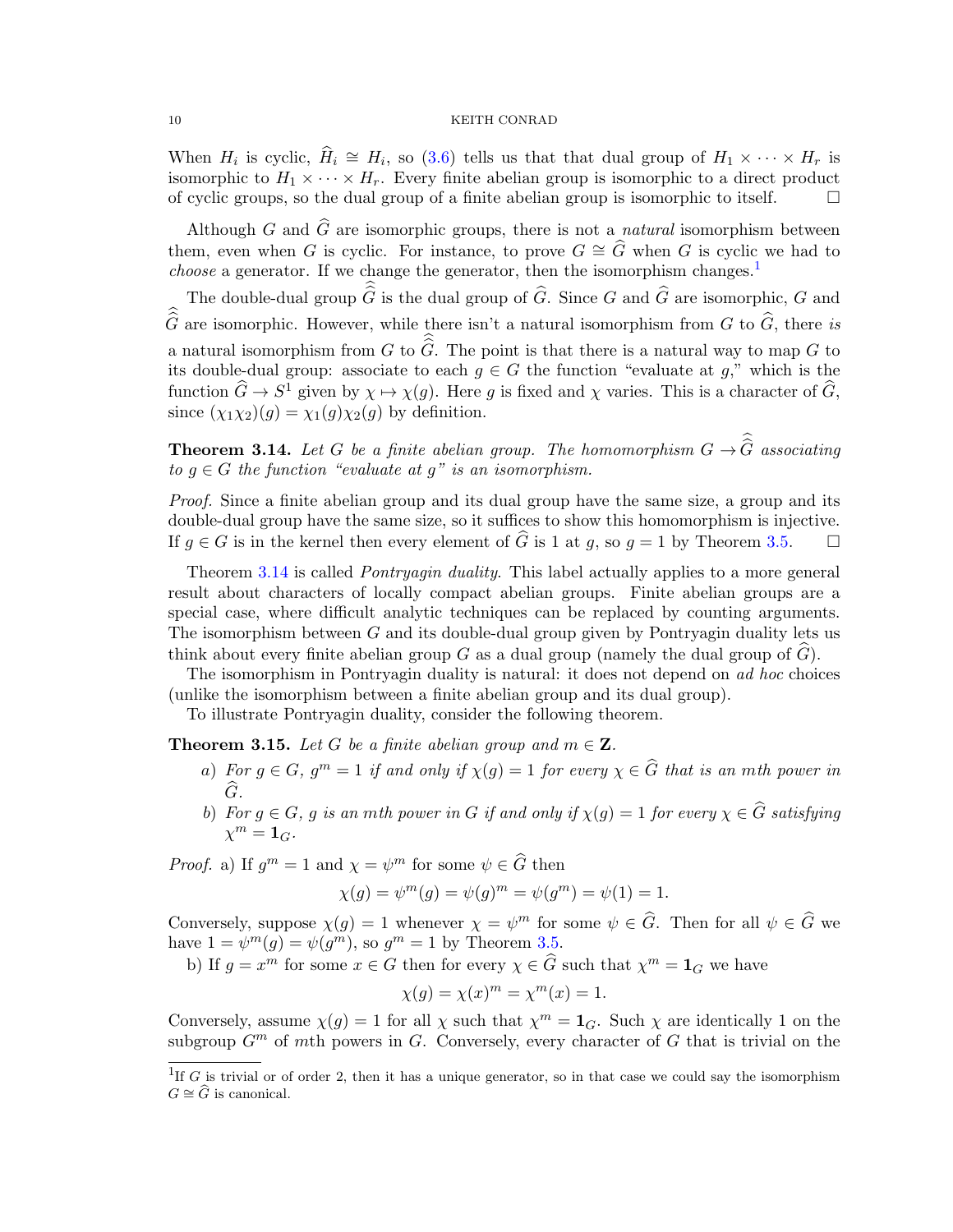subgroup  $G^m$  has mth power  $\mathbf{1}_G$  (why?). Therefore  $\chi(g) = 1$  for all  $\chi$  in  $\widehat{G}$  that are trivial on  $G^m$  so  $g \in G^m$  by Corollary 3.7 on  $G^m$ , so  $q \in G^m$  by Corollary [3.7.](#page-7-2)

Since Theorem [3.15](#page-9-2) is a theorem about *all* finite abelian groups, by Pontryagin duality we can swap the roles of G and  $\hat{G}$  in the theorem. Part a is equivalent to

$$
\chi^m = \mathbf{1}_G \Longleftrightarrow \chi(g) = 1
$$
 for every  $g \in G$  such that  $g = x^m$  for some  $x \in G$ 

and part b is equivalent to

$$
\chi
$$
 is an *m*th power in  $\widehat{G} \Longleftrightarrow \chi(g) = 1$  for all  $g \in G$  such that  $g^m = 1$ .

<span id="page-10-0"></span>Exercises.

1. Let's find the characters of the additive group  $(\mathbf{Z}/(m))^r$ , an r-fold direct product. (a) For  $k \in \mathbf{Z}/(m)$ , let  $\chi_k : \mathbf{Z}/(m) \to S^1$  by

$$
\chi_k(j) = e^{2\pi i jk/m},
$$

so  $\chi_k(1) = e^{2\pi i k/m}$ . Show  $\chi_0, \chi_1, \ldots, \chi_{m-1}$  are all the characters of  $\mathbf{Z}/(m)$  and  $\chi_k \chi_l = \chi_{k+l}.$ 

(b) Let  $r \geq 1$ . For r-tuples **a**, **b** in  $(\mathbf{Z}/(m))^r$ , let

 $\mathbf{a} \cdot \mathbf{b} = a_1b_1 + \cdots + a_rb_r \in \mathbf{Z}/(m)$ 

be the usual dot product. For  $\mathbf{k} \in (\mathbf{Z}/(m))^r$ , let  $\chi_{\mathbf{k}}(\mathbf{j}) = e^{2\pi i(\mathbf{j} \cdot \mathbf{k})/m}$ . Show the functions  $\chi_{\mathbf{k}}$  are all the characters of  $(\mathbf{Z}/(m))^r$  and  $\chi_{\mathbf{k}}\chi_{\mathbf{l}} = \chi_{\mathbf{k}+\mathbf{l}}$ .

- 2. Show the following are equivalent properties of a character  $\chi: \chi(g) = \pm 1$  for all g,  $\overline{\chi}(g) = \chi(g)$  for all g, and  $\chi^2 = \mathbf{1}_G$ .
- 3. Describe the error in the following bogus proof of Theorem [3.4.](#page-6-2) Let  $m = [G : H]$ and pick a set of coset representatives  $g_1, \ldots, g_m$  for  $G/H$ . Given a character  $\chi$  on H, define  $\tilde{\chi}$  on G by first picking the  $m (= [G : H])$  values  $\tilde{\chi}(g_i)$  for  $1 \leq i \leq m$  and then writing each  $q \in G$  in the (unique) form  $q_i h$  and defining  $\tilde{\chi}(q) = \tilde{\chi}(q_i) \chi(h)$ . This defines  $\hat{\chi}$  on G, and since we had to make m choices there are m characters.
- 4. Let G be a finite abelian group of order n and  $g \in G$  have order m. Show

$$
\prod_{\chi \in \widehat{G}} (1 - \chi(g)T) = (1 - T^m)^{n/m}.
$$

- 5. For finite nonabelian G, show the characters of G (that is, homomorphisms  $G \to S^1$ ) separate elements modulo  $[G, G]$ :  $\chi(g_1) = \chi(g_2)$  for all  $\chi$  if and only if  $g_1 = g_2$  in  $G/[G, G].$
- <span id="page-10-1"></span>6. This exercise will give an interpretation of characters as eigenvectors. For a finite abelian group G and  $g \in G$ , let  $T_q: L(G) \to L(G)$  by  $(T_q f)(x) = f(gx)$ .

(a) Show the  $T_g$ 's are commuting linear transformations and each character of G is an eigenvector of each  $T_q$ .

(b) If f is a simultaneous eigenvector of all the  $T_q$ 's, show  $f(1) \neq 0$  (if  $f(1) = 0$ conclude  $f$  is identically zero, but the zero vector is not an eigenvector) and then after rescaling f so  $f(1) = 1$  deduce that f is a character of G. Thus the characters of G are the simultaneous eigenvectors of the  $T_q$ 's, suitably normalized.

(c) Show the  $T_g$ 's are each diagonalizable. Deduce from this and parts (a) and (b) that  $\widehat{G}$  is a basis of  $L(G)$ , so  $|\widehat{G}| = \dim L(G) = |G|$ . (This gives a different proof that G and  $\widehat{G}$  have the same size.)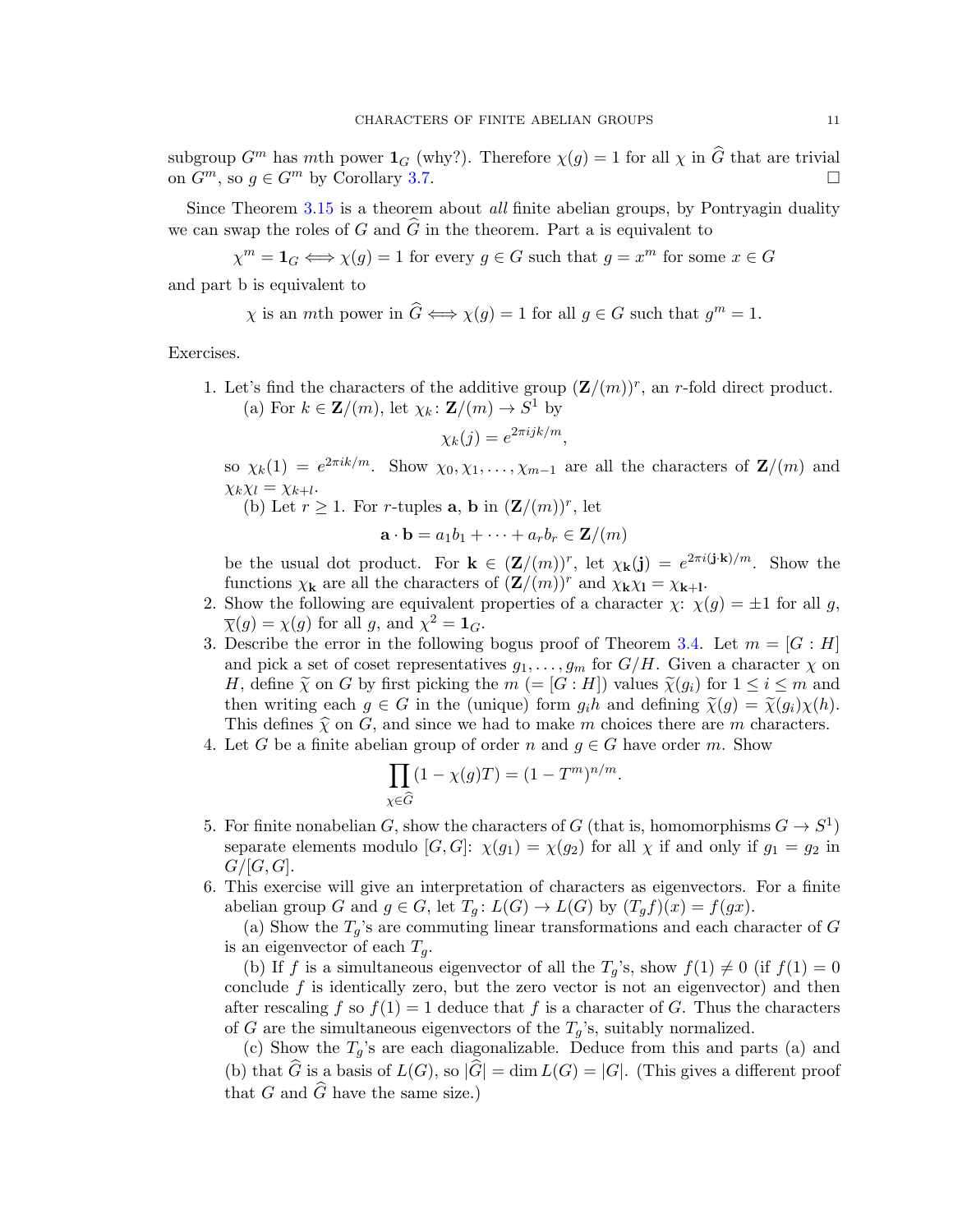7. For a subgroup  $H$  of a finite abelian group  $G$ , let

$$
H^{\perp} = \{ \chi \in \widehat{G} : \chi = 1 \text{ on } H \}.
$$

These are the characters of G that are trivial on H. For example,  $G^{\perp} = \{1_G\}$  and  ${1}^{\perp} = \widehat{G}$ . Note  $H^{\perp} \subset \widehat{G}$  and  $H^{\perp}$  depends on H and  $G$ .

Show  $H^{\perp}$  is a subgroup of  $\widehat{G}$ , it is isomorphic to  $\widehat{G/H}$ , and  $\widehat{G}/(H^{\perp}) \cong \widehat{H}$ . In particular,  $|H|^{\perp} = [G : H].$ 

8. Let G be finite abelian and  $H \subset G$  be a subgroup.

- (a) Viewing  $H^{\perp \perp} = (H^{\perp})^{\perp}$  in G using Pontryagin duality, show  $H^{\perp \perp} = H$ . (Hint: The inclusion in one direction is easy. Count sizes for the other inclusion.)
	- (b) Show for each m dividing  $|G|$  that

$$
|\{H \subset G : |H| = m\}| = |\{H \subset G : [G : H] = m\}|
$$

by associating H to  $H^{\perp}$  and using a (fixed) isomorphism of G with  $\widehat{G}$ .

(c) For a finite abelian group  $G$ , part b says the number of subgroups of  $G$  with index 2 is equal to the number of elements of  $G$  with order 2. Use this idea to count the number of subgroups of  $(\mathbf{Z}/(m))^{\times}$  with index 2. (The answer depends on the number of odd prime factors of m and the highest power of 2 dividing  $m$ .)

(d) Show, for a prime p, that the number of subspaces of  $(\mathbf{Z}/(p))^n$  with dimension d equals the number of subspaces with dimension  $n - d$ .

9. For a finite abelian group G, let  $G[n] = \{g \in G : g^n = 1\}$  and  $G^n = \{g^n : g \in G\}.$ Both are subgroups of G. Prove  $G[n]^\perp = (\widehat{G})^n$  and  $(G^n)^\perp = \widehat{G}[n]$  in  $\widehat{G}$ .

## 4. Finite Fourier series

<span id="page-11-0"></span>We will introduce the analogue of Fourier series on finite abelian groups. Let  $G$  be a finite abelian group. Set

<span id="page-11-1"></span>
$$
L(G) = \{ f \colon G \to \mathbf{C} \},
$$

the C-valued functions on G. This is a C-vector space of functions. Every  $f \in L(G)$  can be expressed as a linear combination of the delta-functions  $\delta_g$  from [\(3.3\)](#page-7-4):

(4.1) 
$$
f = \sum_{g \in G} f(g) \delta_g.
$$

Indeed, evaluate both sides at each  $x \in G$  and we get the same value. The functions  $\delta_q$ span  $L(G)$  by [\(4.1\)](#page-11-1) and they are linearly independent: if  $\sum_{g} a_g \delta_g = 0$  then evaluating the sum at  $x \in G$  shows  $a_x = 0$ . Thus the functions  $\delta_g$  are a basis of  $L(G)$ , so dim  $L(G) = |G|$ .

The next theorem is the first step leading to an expression for each  $\delta_q$  as a linear combination of characters of  $G$ , which will lead to a Fourier series expansion of  $f$ . It is the first time we *add* character values.

<span id="page-11-2"></span>**Theorem 4.1.** Let  $G$  be a finite abelian group. Then

$$
\sum_{g \in G} \chi(g) = \begin{cases} |G|, & \text{if } \chi = \mathbf{1}_G, \\ 0, & \text{if } \chi \neq \mathbf{1}_G, \end{cases} \sum_{\chi \in \widehat{G}} \chi(g) = \begin{cases} |G|, & \text{if } g = 1, \\ 0, & \text{if } g \neq 1. \end{cases}
$$

*Proof.* Let  $S = \sum_{g \in G} \chi(g)$ . If  $\chi$  is trivial on G then  $S = |G|$ . If  $\chi$  is not trivial on G, say  $\chi(g_0) \neq 1$ . Then  $\chi(g_0)S = \sum_{g \in G} \chi(gg_0) = \sum_{g \in G} \chi(g) = S$ , so  $S = 0$ .

<span id="page-11-3"></span>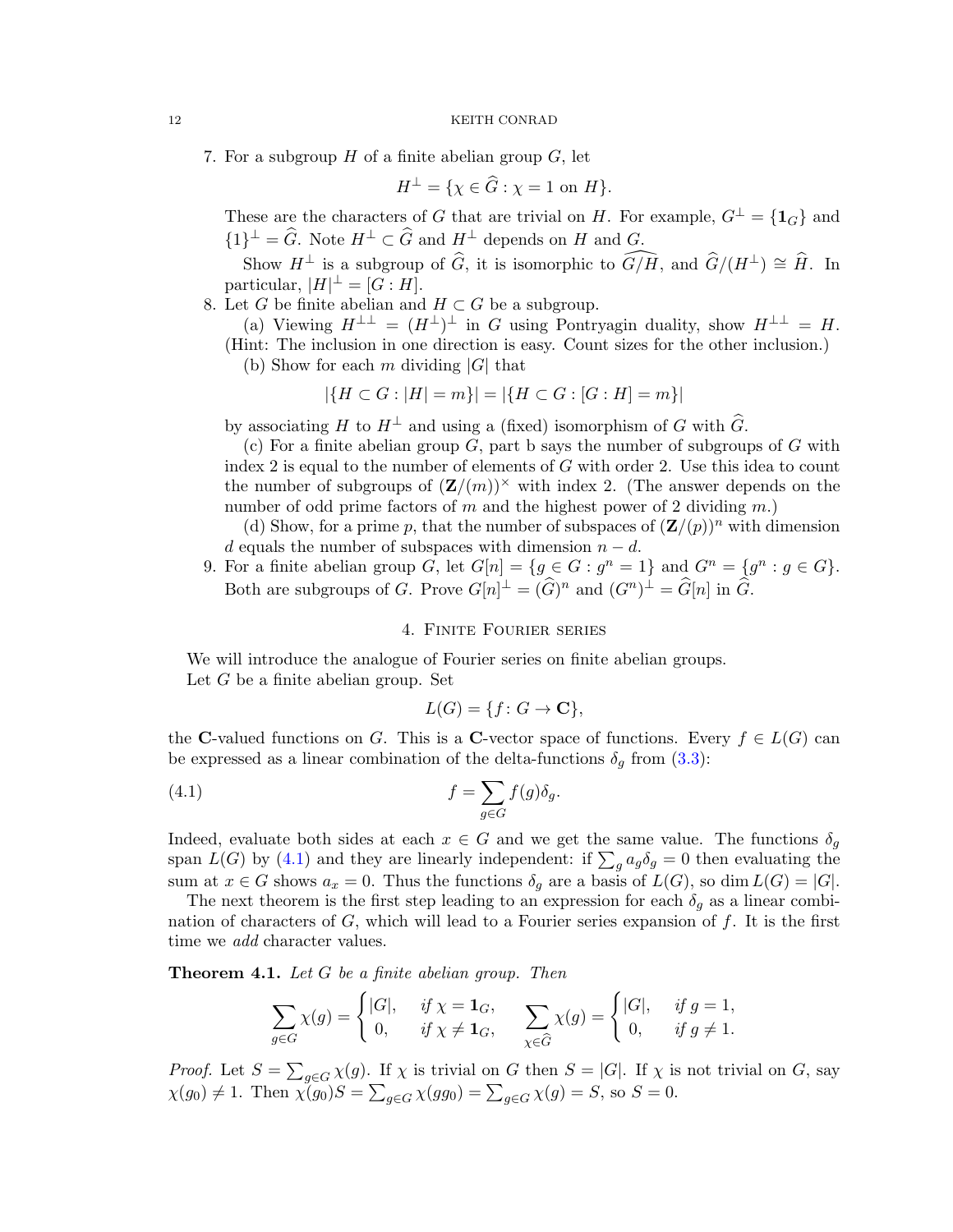The second formula in the theorem can be viewed as an instance of the first formula via Pontryagin duality: the second sum is a sum of the character "evaluate at  $q$ " over the group  $\widehat{G}$ , and this character on  $\widehat{G}$  is nontrivial when  $g \neq 1$  by Pontryagin duality.

Theorem [4.1](#page-11-2) says the sum of a nontrivial character over a group vanishes and the sum of all characters of a group evaluated at a nontrivial element vanishes, so the sum of the elements in each row and column of a character table of  $G$  is zero except the row for the trivial character and the column for the identity element. Check this in Table [1.](#page-0-0)

<span id="page-12-0"></span>Corollary 4.2. For characters  $\chi_1$  and  $\chi_2$  in  $\widehat{G}$  and  $g_1$  and  $g_2$  in  $G$ ,

$$
\sum_{g \in G} \chi_1(g) \overline{\chi}_2(g) = \begin{cases} |G|, & \text{if } \chi_1 = \chi_2, \\ 0, & \text{if } \chi_1 \neq \chi_2, \end{cases} \sum_{\chi \in \widehat{G}} \chi(g_1) \overline{\chi}(g_2) = \begin{cases} |G|, & \text{if } g_1 = g_2, \\ 0, & \text{if } g_1 \neq g_2. \end{cases}
$$

*Proof.* In the first equation of Theorem [4.1](#page-11-2) let  $\chi = \chi_1 \overline{\chi}_2$ . In the second equation of Theorem [4.1](#page-11-2) let  $g = g_1 g_2^{-1}$ . (Alternatively, after proving the first equation for all G we observe that the second equation is a special case of the first by Pontryagin duality.)  $\Box$ 

The equations in Corollary [4.2](#page-12-0) are called the orthogonality relations. They say that the character table of G has orthogonal rows and orthogonal columns when we define orthogonality of two n-tuples of complex numbers as vanishing of their Hermitian inner product: in  $\mathbf{C}^n$ :  $\langle (z_1, \ldots, z_n), (w_1, \ldots, w_n) \rangle := \sum_{k=1}^n z_k \overline{w_k}$ .

**Example 4.3.** Let  $G = (\mathbf{Z}/(m))^{\times}$ . For  $a \in (\mathbf{Z}/(m))^{\times}$  and p a prime not dividing m,

$$
\frac{1}{\varphi(m)} \sum_{\chi \bmod m} \overline{\chi}(a) \chi(p) = \begin{cases} 1, & \text{if } p \equiv a \bmod m, \\ 0, & \text{if } p \not\equiv a \bmod m, \end{cases}
$$

where the sum runs over the characters of  $(\mathbf{Z}/(m))^\times$ . (Since p is prime, p not dividing m forces p to be in  $(\mathbf{Z}/(m))^{x}$ .) This identity was used by Dirichlet in his proof that there are infinitely many primes  $p \equiv a \mod m$ .

By the second equation in Corollary [4.2](#page-12-0) we can express the delta-functions in terms of characters:

<span id="page-12-1"></span>
$$
\sum_{\chi \in \widehat{G}} \chi(g)\overline{\chi}(x) = |G|\delta_g(x) \Longrightarrow \delta_g(x) = \frac{1}{|G|} \sum_{\chi \in \widehat{G}} \overline{\chi}(g)\chi(x).
$$

Substituting this formula for  $\delta_g$  into [\(4.1\)](#page-11-1) gives

(4.2)  
\n
$$
f(x) = \sum_{g \in G} f(g) \left( \frac{1}{|G|} \sum_{\chi \in \widehat{G}} \overline{\chi}(g) \chi(x) \right)
$$
\n
$$
= \sum_{\chi \in \widehat{G}} \sum_{g \in G} \frac{1}{|G|} f(g) \overline{\chi}(g) \chi(x)
$$
\n
$$
= \sum_{\chi \in \widehat{G}} c_{\chi} \chi(x),
$$

<span id="page-12-2"></span>where

(4.3) 
$$
c_{\chi} = \frac{1}{|G|} \sum_{g \in G} f(g) \overline{\chi}(g).
$$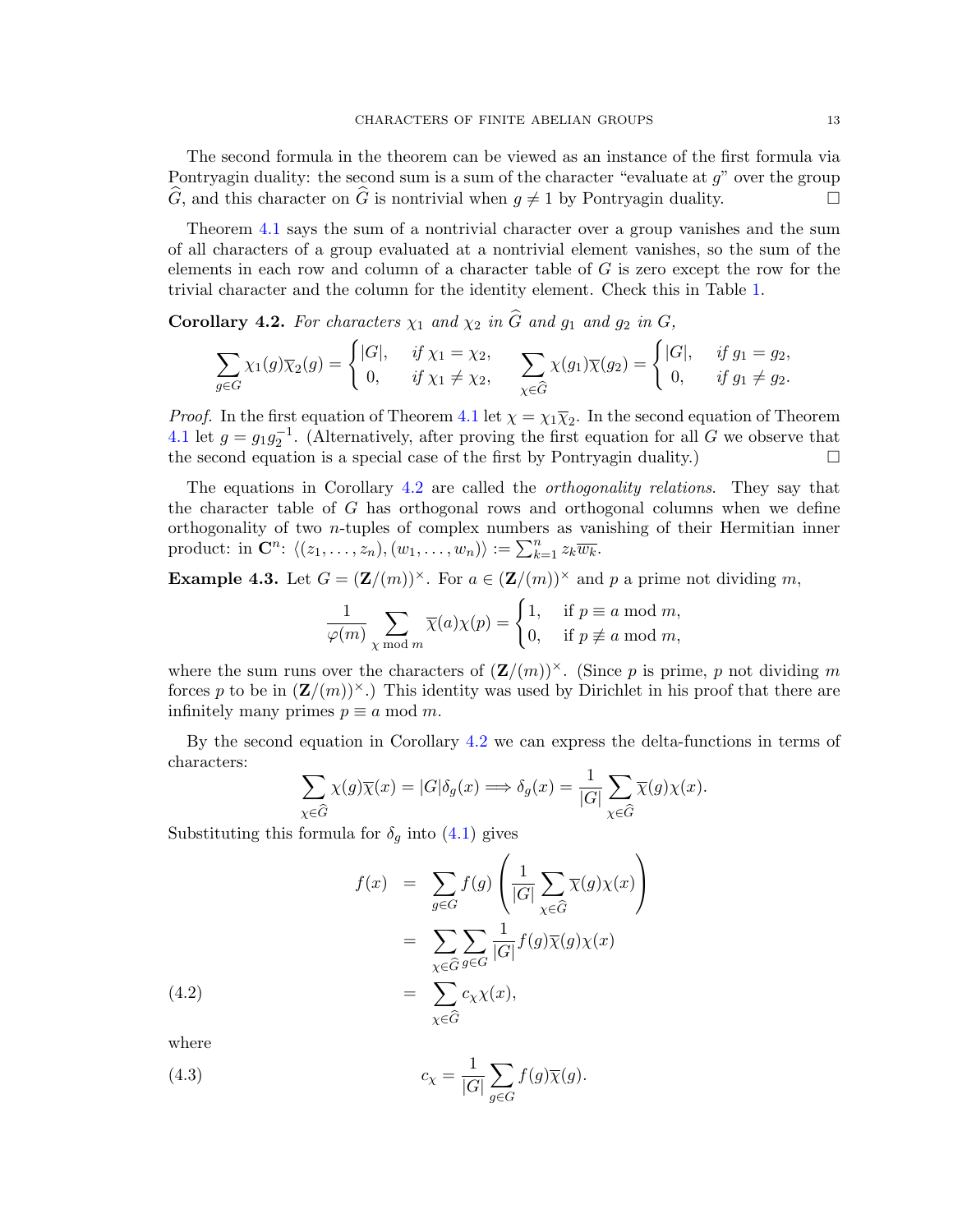The expansion  $(4.2)$  is the Fourier series for f.

Equation [\(4.3\)](#page-12-2) is similar to the formula for the coefficient  $c_n$  of  $e^{inx}$  in [\(2.1\)](#page-1-1): an integral over [0, 2π] divided by  $2\pi$  is replaced by a sum over G divided by |G| and  $f(x)e^{-inx}$  is replaced by  $f(g)\overline{\chi}(g)$ . The number  $e^{-inx}$  is the conjugate of  $e^{inx}$ , which is also the relation between  $\overline{\chi}(g)$  and  $\chi(g)$ . Equation [\(4.2\)](#page-12-1) shows  $\widehat{G}$  is a spanning set for  $L(G)$ . Since  $|\widehat{G}| =$  $|G| = \dim L(G)$ ,  $\widehat{G}$  is a basis for  $L(G)$ .

**Definition 4.4.** If  $f \in L(G)$  then its *Fourier transform*  $\widehat{f} \in L(\widehat{G})$  is given by

<span id="page-13-0"></span>
$$
\widehat{f}(\chi) = \sum_{g \in G} f(g) \overline{\chi}(g).
$$

By  $(4.2)$  and  $(4.3)$ ,

(4.4) 
$$
f(x) = \frac{1}{|G|} \sum_{\chi \in \widehat{G}} \widehat{f}(\chi) \chi(x).
$$

Equation [\(4.4\)](#page-13-0), called the Fourier inversion formula, lets us recover f from  $\hat{f}$ .

**Remark 4.5.** Classically the Fourier transform of a function  $\mathbf{R} \to \mathbf{C}$  is another function  $\mathbf{R} \to \mathbf{C}$ . The finite Fourier transform, however, is defined on the dual group instead of on the original group. We can also interpret the classical Fourier transform to be a function of characters. For  $y \in \mathbb{R}$  let  $\chi_y(x) = e^{ixy}$ . Then  $\chi_y \colon \mathbb{R} \to S^1$  is a character and  $\widehat{f}(y)$  could be viewed as  $\hat{f}(\chi_y) = \int_{\mathbf{R}} f(x)\overline{\chi}_y(x) dx$ , so f is a function of characters rather than of numbers.

<span id="page-13-1"></span>**Example 4.6.** Let  $f = \delta_g$ . Then  $\widehat{f}(\chi) = \overline{\chi}(g) = \chi(g^{-1})$ . Notice f vanishes at all but one element of G while  $\widehat{f}$  is nonzero on all of  $\widehat{G}$ .

<span id="page-13-2"></span>**Example 4.7.** Let  $f = \psi$  be a character of G. Then  $f(\chi) = \sum_g \psi(g)\overline{\chi}(g) = |G|\delta_{\psi}(\chi)$ , so  $\widehat{f} = |G|\delta_{\psi}$ . Here f is nonzero on all of G and  $\widehat{f}$  is nonzero at only one element of  $\widehat{G}$ .

The Fourier transform on **R** interchanges highly spread and highly peaked Gaussians. Examples [4.6](#page-13-1) and [4.7](#page-13-2) suggest a similar phenomenon in the finite case. The next theorem is a general result in that direction (a finite version of Heisenberg uncertainty). It is the only time (outside Appendix [B\)](#page-23-0) when we will use inequalities with characters of finite abelian groups.

<span id="page-13-5"></span>**Theorem 4.8.** Let  $f: G \to \mathbf{C}$  be a function on a finite abelian group G that is not identically zero. Then

(4.5) 
$$
|\operatorname{supp} f| \cdot |\operatorname{supp} \widehat{f}| \ge |G|,
$$

where supp denotes the support of a function (the set of points where the function is nonzero).

Proof. We expand f into a Fourier series and make estimates. Since

<span id="page-13-4"></span><span id="page-13-3"></span>
$$
f(x) = \sum_{\chi \in \widehat{G}} \frac{1}{|G|} \widehat{f}(\chi) \chi(x),
$$

we have

(4.6) 
$$
|f(x)| \leq \sum_{\chi \in \widehat{G}} \frac{1}{|G|} |\widehat{f}(\chi)| \leq \frac{|\operatorname{supp} f|}{|G|} \max_{\chi \in \widehat{G}} |\widehat{f}(\chi)|.
$$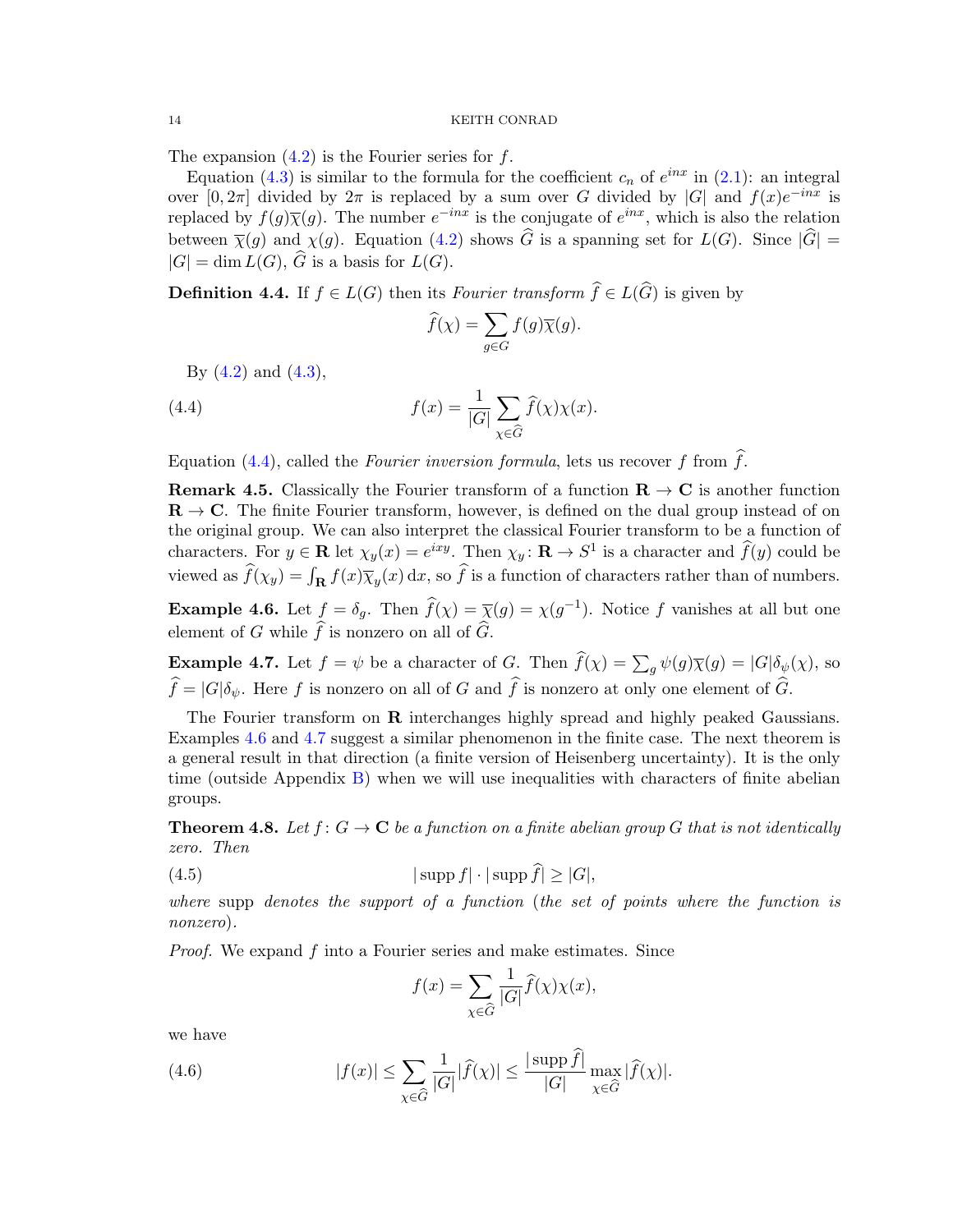By the definition of  $\widehat{f}(\chi)$ ,

(4.7) 
$$
|\widehat{f}(\chi)| \leq \sum_{g \in G} |f(g)|.
$$

Let  $m = \max_{q \in G} |f(g)|$ , so  $m > 0$  since f is not identically zero. Then [\(4.7\)](#page-14-0) implies  $|f(x)| \le m |\text{supp } f|$ , and feeding this into [\(4.6\)](#page-13-3) yields

<span id="page-14-0"></span>
$$
|f(x)| \le \frac{m|\operatorname{supp} f||\operatorname{supp} \tilde{f}|}{|G|}.
$$

Maximizing over all  $x \in G$  implies  $m \le m |\text{supp } f|| \text{supp } \widehat{f}|/|G|$ . Divide both sides by  $m$  and the desired inequality drops out. and the desired inequality drops out.

In Examples [4.6](#page-13-1) and [4.7,](#page-13-2) inequality [\(4.5\)](#page-13-4) is an equality, so Theorem [4.8](#page-13-5) is sharp.

Since  $L(G)$  is spanned by the characters of G and the delta-functions, linear identities in  $L(G)$  can be verified by checking them on characters or delta-functions. For example, define a Hermitian inner product on  $L(G)$  by the rule

(4.8) 
$$
\langle f_1, f_2 \rangle_G = \frac{1}{|G|} \sum_{g \in G} f_1(g) \overline{f}_2(g) \in \mathbf{C}.
$$

We will prove Plancherel's theorem for G:

$$
\langle f_1, f_2 \rangle_G = \frac{1}{|G|} \langle \widehat{f}_1, \widehat{f}_2 \rangle_{\widehat{G}}
$$

for all  $f_1$  and  $f_2$  in  $L(G)$ . (Compare to  $(2.4)$ .) To check this identity, which is linear in both  $f_1$  and  $f_2$ , it suffices to check it when  $f_1$  and  $f_2$  are characters. By Corollary [4.2,](#page-12-0) for characters  $\chi_1$  and  $\chi_2$  of G we have

$$
\langle \chi_1, \chi_2 \rangle_G = \begin{cases} 1, & \text{if } \chi_1 = \chi_2, \\ 0, & \text{if } \chi_1 \neq \chi_2. \end{cases}
$$

Since  $\hat{\chi} = |G|\delta_{\chi}$  (Example [4.7\)](#page-13-2),

$$
\frac{1}{|G|}\langle\widehat{\chi_1},\widehat{\chi_2}\rangle_{\widehat{G}}=|G|\langle\delta_{\chi_1},\delta_{\chi_2}\rangle_{\widehat{G}}=\sum_{\chi\in\widehat{G}}\delta_{\chi_1}(\chi)\overline{\delta}_{\chi_2}(\chi)=\begin{cases}1,&\text{if }\chi_1=\chi_2,\\0,&\text{if }\chi_1\neq\chi_2.\end{cases}
$$

This verifies Plancherel's theorem for G. The special case where  $f_1 = f_2 = f$  is a single function from  $G$  to  $C$  gives us Parseval's formula for  $G$ :

(4.9) 
$$
\sum_{g \in G} |f(g)|^2 = \frac{1}{|G|} \sum_{\chi \in \widehat{G}} |\widehat{f}(\chi)|^2.
$$

Let's look at Fourier transforms for functions on a cyclic group. By writing a cyclic group in the form  $\mathbf{Z}/(m)$ , we can make an isomorphism with the dual group explicit: every character of  $\mathbf{Z}/(m)$  has the form  $\chi_k: j \mapsto e^{2\pi i jk/m}$  for a unique  $k \in \mathbf{Z}/(m)$  (Exercise [3.1\)](#page-10-0). The Fourier transform of a function  $f : \mathbf{Z}/(m) \to \mathbf{C}$  can be viewed as a function on  $\mathbf{Z}/(m)$ :

<span id="page-14-1"></span>(4.10) 
$$
\widehat{f}(k) := \sum_{j \in \mathbf{Z}/(m)} f(j) \overline{\chi_k}(j) = \sum_{j \in \mathbf{Z}/(m)} f(j) e^{-2\pi i j k/m}.
$$

This is like viewing the Fourier transform of a function on  $\bf{R}$  as a function on  $\bf{R}$ .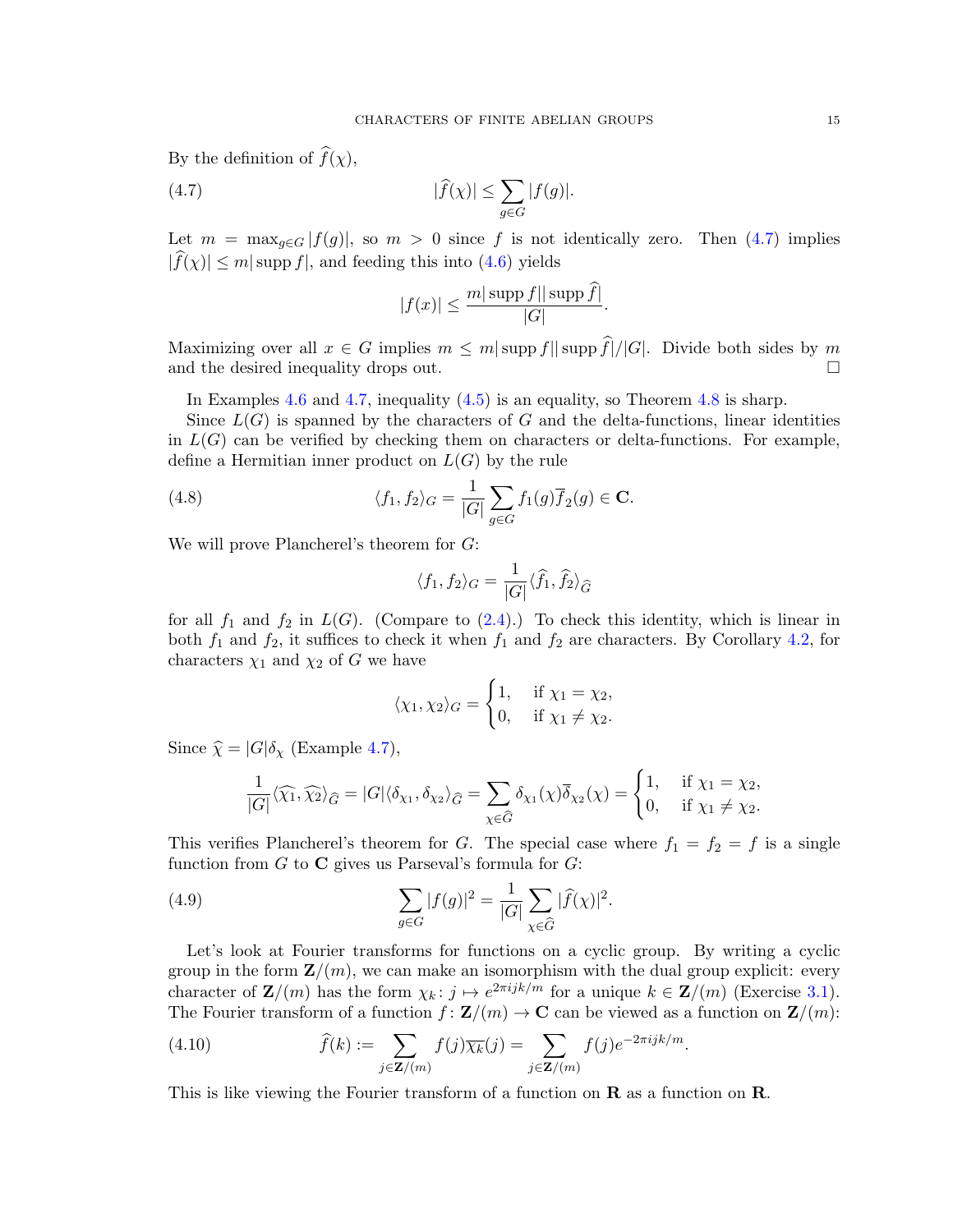<span id="page-15-2"></span>**Example 4.9.** Let  $f: \mathbf{Z}/(8) \to \mathbf{C}$  be a function with period 2 having values 1 and 2. See Table [4.](#page-15-0) The Fourier transform of f vanishes except at 0 and 4, which are the multiples of the frequency of  $f$  (how often the period repeats).

<span id="page-15-0"></span>

| $n_{-}$                                            |  |  |  |  | 0   1   2   3   4   5   6   7 |  |  |  |
|----------------------------------------------------|--|--|--|--|-------------------------------|--|--|--|
| $f(n)$   1   2   1   2   1   2   1   2             |  |  |  |  |                               |  |  |  |
| $\widehat{f}(n)$   12   0   0   0   -4   0   0   0 |  |  |  |  |                               |  |  |  |
| <b>TABLE 4</b>                                     |  |  |  |  |                               |  |  |  |

<span id="page-15-3"></span>**Example 4.10.** Let  $f: \mathbf{Z}/(8) \to \mathbf{C}$  have the periodic values 5, 3, 1, and 1. Both f and its Fourier transform are in Table [5.](#page-15-1) Now f has frequency 2 (its period repeats twice) and the Fourier transform vanishes except at 0, 2, 4, and 6, which are multiples of the frequency.

<span id="page-15-1"></span>

|         | $0 \mid 1 \mid$ |  | 2 345                          |  |  |  |                                                             |  |
|---------|-----------------|--|--------------------------------|--|--|--|-------------------------------------------------------------|--|
|         |                 |  | $f(n)$   5   3   1   1   5   3 |  |  |  |                                                             |  |
|         |                 |  |                                |  |  |  | $\widehat{f}(n)$   20   0   8 + 4i   0   4   0   8 - 4i   0 |  |
| TABLE 5 |                 |  |                                |  |  |  |                                                             |  |

Example 4.11. Consider a function  $f: \mathbf{Z}/(45) \to \mathbf{C}$  with the four successive repeating values 1, 8, 19, 17 starting with  $f(0) = 1$ . It is not a periodic function on  $\mathbb{Z}/(45)$  since 4 does not divide 45, but the sequence 1, 8, 19, 17 repeats nearly 11 times. (The value of  $f(44)$  is 1.) A calculation of  $|f(n)|$ , the *absolute value* of the Fourier transform of f, reveals sharp peaks at  $n = 0, 11, 22, 23$ , and 34. See a plot of  $|\widehat{f}(n)|$  below.



The red peaks are cut off because the lowest red bar would be around three times as tall as the highest black bar. Peaks in  $|f(n)|$  occur approximately at multiples of the approximate frequency!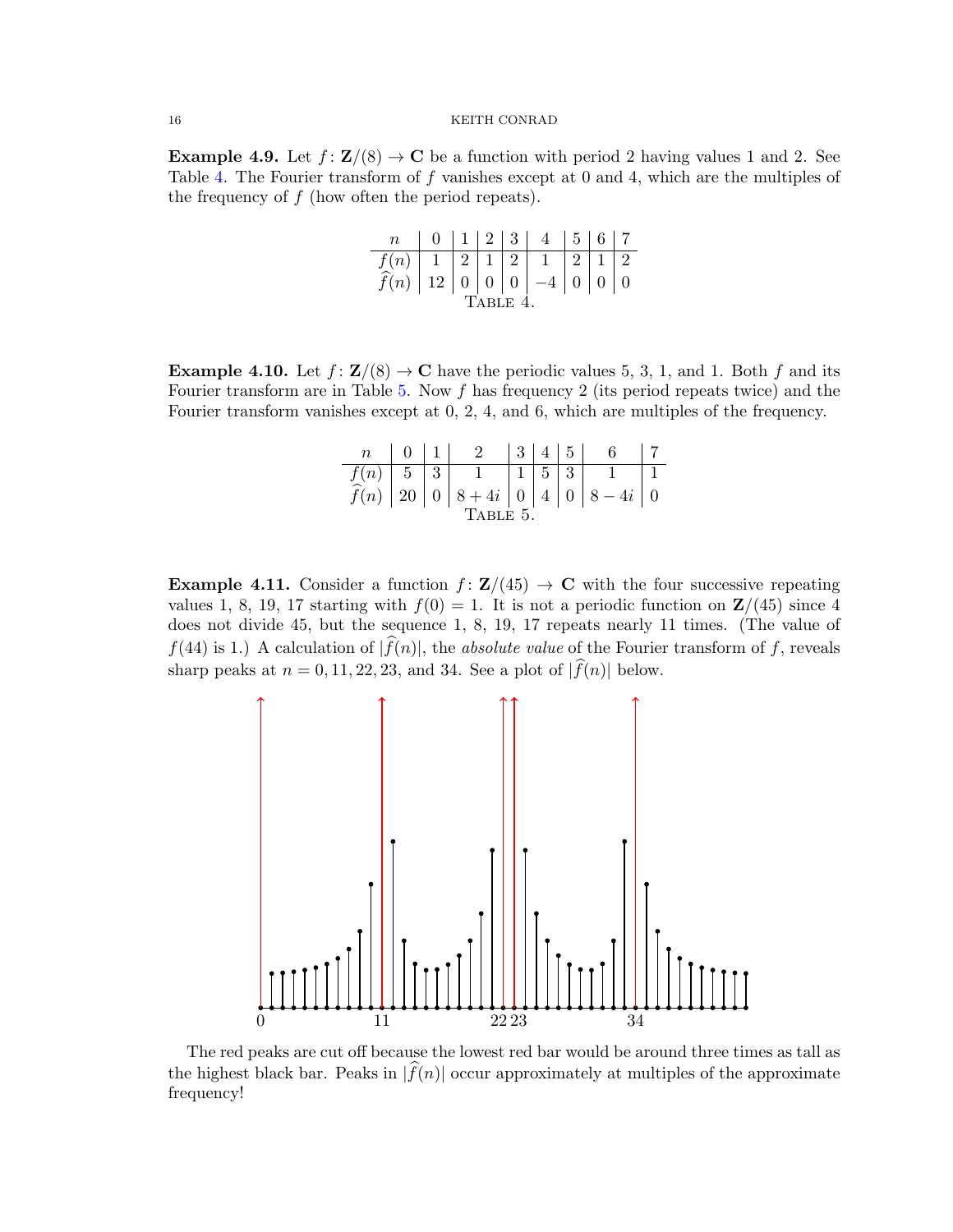As Examples [4.9](#page-15-2) and [4.10](#page-15-3) suggest, the Fourier transform of a periodic function on  $\mathbf{Z}/(m)$ knows the frequency of the original function by the positions where the Fourier transform has nonzero values (Exercise [4.4\)](#page-16-0). For *nearly* periodic functions on  $\mathbf{Z}/(m)$ , the approximate frequency is reflected in where the Fourier transform takes on its largest values. This idea is used in Shor's quantum algorithm for integer factorization  $[2]$ ,  $[3]$ , Chap. 17, where it is is used in shorts quantum algorithm for integer ractorization [2], [5, Chap. 17], where it is<br>convenient to redefine the Fourier transform [\(4.10\)](#page-14-1) by dividing the sum by  $\sqrt{m}$ , which has the effect of making the Fourier transform a unitary operator on the functions  $\mathbf{Z}/(m) \to \mathbf{C}$ . See Exercise [4.10.](#page-17-1)

Exercises.

1. Let G be a finite abelian group, H be a subgroup of G, and K be a subgroup of  $\widehat{G}$ . Show

$$
\sum_{h \in H} \chi(h) = \begin{cases} |H|, & \text{if } \chi \text{ is trivial on } H, \\ 0, & \text{otherwise,} \end{cases} \qquad \sum_{\chi \in K} \chi(g) = \begin{cases} |K|, & \text{if } \chi(g) = 1 \text{ for all } \chi \in K, \\ 0, & \text{otherwise.} \end{cases}
$$

- 2. Let  $f: \mathbf{Z}/(8) \to \mathbf{C}$  take the four values a, b, c, and d twice in this order. Compute  $\widehat{f}(n)$  explicitly and determine some values for a, b, c, and d such that  $\widehat{f}(n)$  is nonzero for  $n = 0, 2$ , and 6, but  $f(4) = 0$ .
- <span id="page-16-0"></span>3. For a subgroup H of a finite abelian group G, let  $\delta_H$  be the function that is 1 on H and 0 off of H. Show the Fourier transform of  $\delta_H$  is  $\delta_H = |H|\delta_{H^{\perp}}$ . How do the supports of  $\delta_H$  and its Fourier transform compare with the inequality [\(4.5\)](#page-13-4)? 4. Let  $H$  be a subgroup of a finite abelian group  $G$ .
	- (a) Suppose  $f: G \to \mathbf{C}$  is constant on  $H$ -cosets (it is H-periodic). For  $\chi \in \widehat{G}$  with  $\chi \notin H^{\perp}$ , show  $\widehat{f}(\chi) = 0$ . Thus the Fourier transform of an H-periodic function on G is supported on  $H^{\perp}$ .

(b) If  $f: \mathbf{Z}/(m) \to \mathbf{C}$  has period d where  $d \mid m$ , show  $\widehat{f}: \mathbf{Z}/(m) \to \mathbf{C}$  is supported on the multiples of  $m/d$ . (See Examples [4.9](#page-15-2) and [4.10.](#page-15-3))

- 5. Find the analogue of Exercise [2.3](#page-5-3) for functions on a finite abelian group.
- 6. Let G be a finite abelian group and H be a subgroup. For a function  $f: G \to \mathbb{C}$ , Poisson summation on  $G$  says

<span id="page-16-1"></span>
$$
\frac{1}{|H|} \sum_{h \in H} f(h) = \frac{1}{|G|} \sum_{\chi \in H^{\perp}} \widehat{f}(\chi),
$$

where  $H^{\perp}$  is as in Exercise [3.7.](#page-11-3) Prove this formula in two ways:

 $\sum_{h\in H} f(xh)$ , which is H-periodic so it defines a function on  $G/H$ ) to obtain a) Copy the classical proof sketched in Section [2](#page-1-0) (start with the function  $F(x) =$ 

(4.11) 
$$
\frac{1}{|H|} \sum_{h \in H} f(xh) = \frac{1}{|G|} \sum_{\chi \in H^{\perp}} \hat{f}(\chi) \chi(x)
$$

for all  $x \in G$  and then set  $x = 1$ .

b) By linearity in f of both sides of the desired identity, verify Poisson summation directly on the delta-functions of G. (Corollary [3.7](#page-7-2) and Example [4.6](#page-13-1) will be useful.) 7. Let  $T_g: L(G) \to L(G)$  be as in Exercise [3.6.](#page-10-1)

- (a) Show  $T_g f = \chi(g)f$  for all  $f \in L(G)$ .
- (b) Show for all  $f_1$  and  $f_2$  in  $L(G)$  that  $\langle T_g f_1, T_g f_2 \rangle_G = \langle f_1, f_2 \rangle_G$ .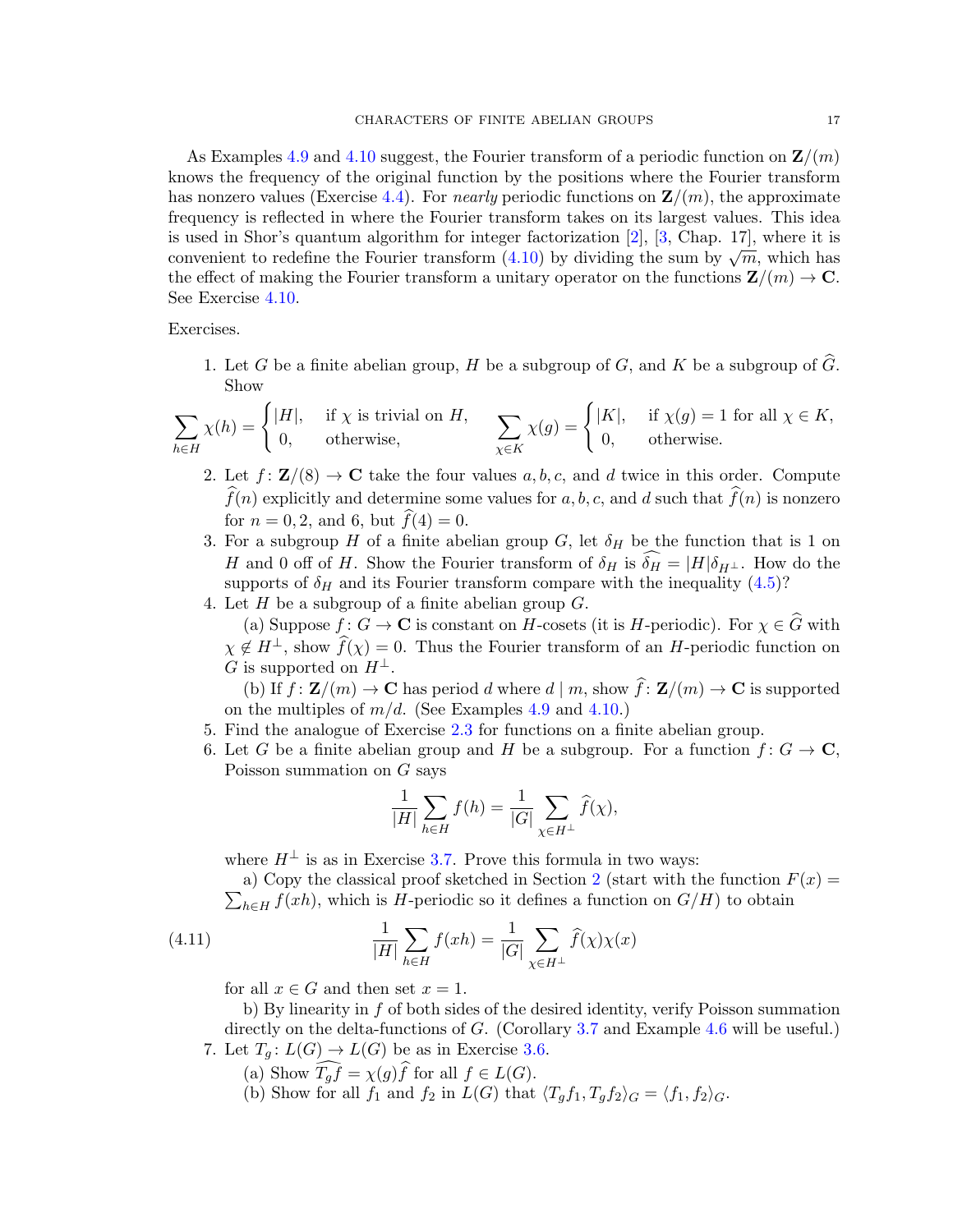8. Let  $f \in L(G)$ , so f is in  $L(G)$  and f is in  $L(G)$ .

(a) Viewing  $\widehat{G}$  as G by Pontryagin duality, show  $\widehat{f}(g) = |G|f(g^{-1}).$ 

(b) For a subgroup H in G, define the H-average of f and the H-cutoff of f to be the following functions on  $G$ :

$$
\text{Avg}_{H}(f)(g) = \frac{1}{|H|} \sum_{h \in H} f(gh), \quad \text{Cut}_{H}(f)(g) = \begin{cases} f(g), & \text{if } g \in H, \\ 0, & \text{if } g \notin H. \end{cases}
$$

Check the identity  $\widehat{\mathrm{Avg}_{H}(f)} = \mathrm{Cut}_{H^{\perp}}(\widehat{f})$  of functions on  $\widehat{G}$  and then take the Fourier transform of both sides to get an identity of functions on  $G$ , which will be  $(4.11)$  as x varies. (This shows that Poisson summation is essentially equivalent to the fact that the Fourier transform exchanges the operators  $Avg_H$  on  $L(G)$  and  $Cut_{H^{\perp}}$  on  $L(\widehat{G})$ , or equivalently  $Cut_H$  on  $L(G)$  and  $Avg_{H^{\perp}}$  on  $L(G)$ .)

<span id="page-17-2"></span>9. Let G be a finite abelian group. For  $f_1$  and  $f_2$  in  $L(G)$ , define their convolution  $f_1 * f_2 : G \to \mathbf{C}$  by

$$
(f_1 * f_2)(g) = \sum_{h \in G} f_1(h) f_2(gh^{-1}).
$$

(a) Show  $\delta_q * \delta_h = \delta_{gh}$ , so  $L(G)$  under convolution is a commutative **C**-algebra isomorphic to the group ring  $\mathbf{C}[G]$ .

(b) Show  $f_1 * f_2(\chi) = \hat{f}_1(\chi)\hat{f}_2(\chi)$ , so the Fourier transform turns convolution into pointwise multiplication.

(c) Show  $\delta_g * f = T_{g^{-1}}(f)$  and  $\chi * f = \hat{f}(\chi)\chi$  in two ways: by a direct calculation or by computing the Fourier transform of both sides and using (b).

(d) For each  $\chi \in \widehat{G}$ , the function  $h_{\chi} : L(G) \to \mathbf{C}$  given by  $h_{\chi}(f) = \widehat{f}(\chi)$  is a **C-algebra homomorphism by (b).** Does every **C-algebra homomorphism from**  $L(G)$ to C arise in this way?

<span id="page-17-1"></span>10. On every finite abelian group  $G$ , rescale the definition of the Fourier transform by dividing by  $\sqrt{|G|}$ :

$$
\widehat{f}(\chi):=\frac{1}{\sqrt{|G|}}\sum_{g\in G}f(g)\overline{\chi}(g).
$$

Verify the following new versions of Fourier inversion and Plancherel's theorem:  $f(g) = \frac{1}{\sqrt{1}}$  $\frac{1}{|G|}\sum_{\chi} f(\chi)\chi(g)$  and  $\langle f_1, f_2\rangle_G = \langle f_1, f_2\rangle_{\widehat{G}}$ .

Check that this new Fourier transform sends convolution on  $L(G)$  (Exercise [4.9\)](#page-17-2) to multiplication only if we redefine convolution using division by  $\sqrt{|G|}$ :

$$
(f_1 * f_2)(g) := \frac{1}{\sqrt{|G|}} \sum_{h \in G} f_1(h) f_2(gh^{-1}).
$$

# 5. Structure of finite abelian groups

<span id="page-17-0"></span>We will now put characters to work by using them to prove that every finite abelian group is a direct product of cyclic groups. This result was already used in the proof of Theorem [3.13,](#page-8-5) that  $G \cong \widehat{G}$ , but that work will not be used here, so no circular reasoning will occur.

The following theorem shows that every cyclic subgroup of maximal size in a finite abelian group can be split off as a direct factor. Characters get used in an essential way in the proof.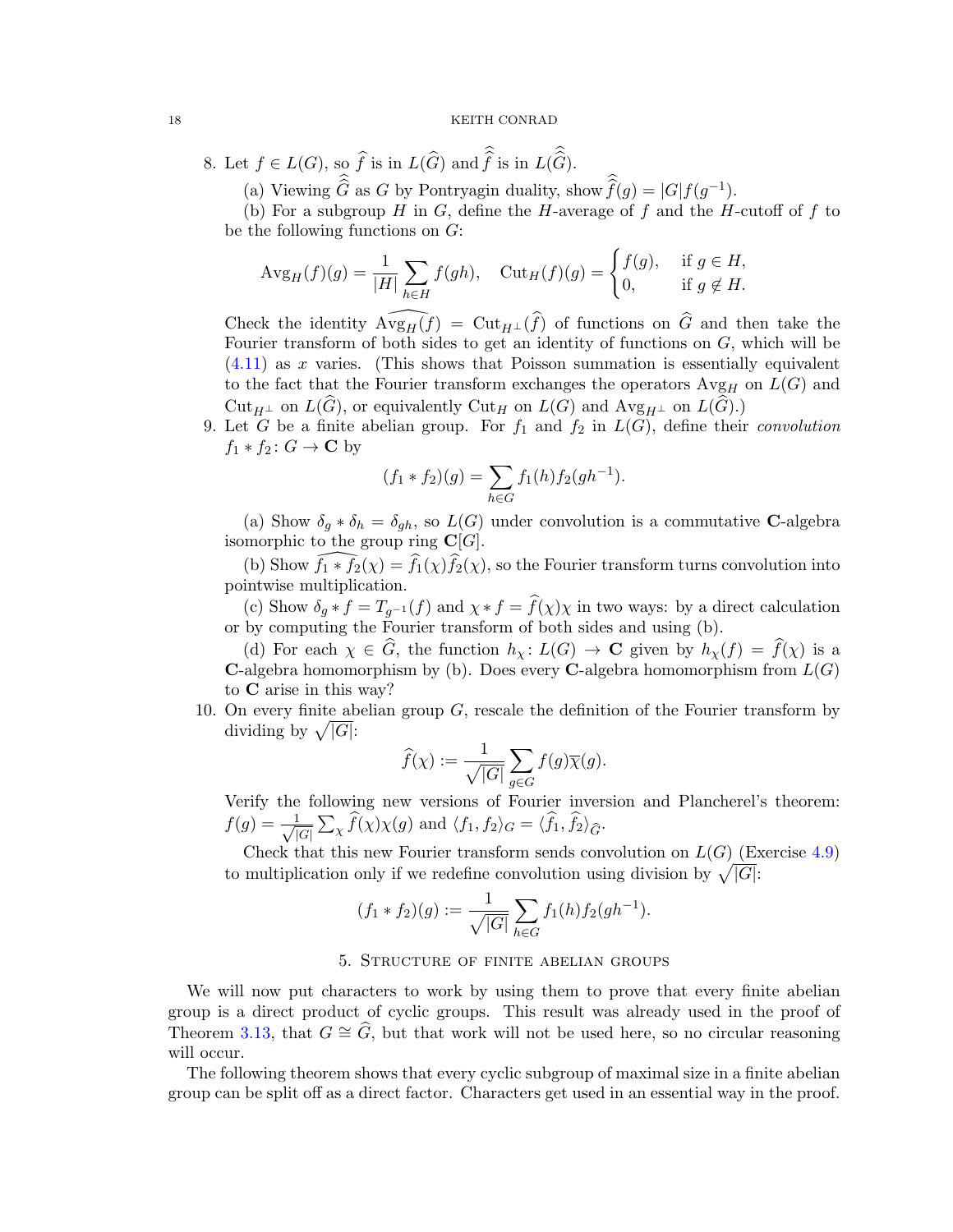<span id="page-18-0"></span>**Theorem 5.1.** Let G be a finite abelian group and let  $g \in G$  have maximal order in G. There is a subgroup  $H \subset G$  such that  $G \cong H \times \langle q \rangle$ .

*Proof.* Let *n* be the order of g. The subgroup  $\langle g \rangle$  of G is cyclic of order *n*. In  $S^1$  there is a cyclic subgroup of order n, namely  $\mu_n$ . Since cyclic groups of the same order are isomorphic, there is an isomorphism  $\langle g \rangle \to \mu_n$ , so g is mapped to a root of unity of order n. This isomorphism can be viewed as a character of  $\langle q \rangle$ . Extend this to a character of G (Theorem [3.3\)](#page-6-1), so we have a character  $\chi: G \to S^1$  such that  $\chi(g)$  has order n. The image  $\chi(G)$  contains  $\mu_n$ , and it turns out to be no larger.

Claim:  $\chi(G) = \mu_n$ .

Since  $\chi(G)$  is a finite subgroup of  $S^1$ , it is cyclic (all finite subgroups of  $S^1$  are cyclic). Therefore  $\chi(G) = \langle \chi(\gamma) \rangle$  for some  $\gamma \in G$ . Since  $\chi(G)$  contains  $\mu_n$ ,  $\chi(G) = \mu_{nn'}$  where  $n' \geq 1$ . Thus  $\chi(\gamma)$  has order nn'. Let  $\gamma$  have order d in G, so  $\gamma^d = 1$  in G and thus  $\chi(\gamma)^d = 1$  in  $S^1$ . That implies  $nn' \mid d$ , so  $nn' \leq d$ . Since *n* is the maximal order of the elements in  $G, d \leq n$ . The relations  $nn' \leq d$  and  $d \leq n$  imply  $n' = 1$ , so  $\chi(G) = \mu_n$ . This proves the claim.

Set  $H = \ker \chi$ . Then  $H \cap \langle g \rangle = \{1\}$  since  $\chi$  is one-to-one on  $\langle g \rangle$  by construction. For each  $x \in G$ ,  $\chi(x) \in \chi(G) = \mu_n = \chi(\langle g \rangle)$ , so  $\chi(x) = \chi(g^j)$  for some j. Therefore  $h := xg^{-j}$  is in H and  $x = hg^j$ . This proves that the multiplication map  $H \times \langle g \rangle \to G$  where  $(h, g^j) \mapsto hg^j$ is surjective. It is a homomorphism and its kernel is trivial, so  $G \cong H \times \langle g \rangle$ .  $\Box$ 

<span id="page-18-1"></span>**Theorem 5.2.** Every finite abelian group  $G$  is isomorphic to a product of cyclic groups:

 $G \cong \mathbf{Z}/(n_1) \times \mathbf{Z}/(n_2) \times \cdots \times \mathbf{Z}/(n_k).$ 

*Proof.* Induct on |G|. The result is clear when  $|G| = 1$ . When  $|G| > 1$ , let n be the maximal order of the elements of G, so  $G \cong H \times \mathbb{Z}/(n)$  by Theorem [5.1.](#page-18-0) Since  $|H| < |G|$ , by induction H is isomorphic to a direct product of cyclic groups, so  $G$  is also isomorphic to a direct product of cyclic groups.

Theorem [5.2](#page-18-1) can be refined: G is a direct product of cyclic groups with the extra feature that  $n_1 | n_2 | \cdots | n_k$ . To prove this, use the fact that the order of each element of a finite abelian group G divides the maximal order of the elements of  $G$  (Theorem [A.3\)](#page-23-1).

Exercises.

- 1. What is the structure (as a direct product of cyclic groups) of the finite abelian groups whose nontrivial characters all have order 2?
- 2. Mimic the proof of Theorem [5.1](#page-18-0) to decompose  $(\mathbf{Z}/(20))^{\times}$  (of size 8) and  $(\mathbf{Z}/(45))^{\times}$ (of size 24) into a direct product of cyclic groups.
- 3. Show by an explicit counterexample that the following is false: if two subgroups H and  $K$  of a finite abelian group  $G$  are isomorphic then there is an automorphism of  $G$  that restricts to an isomorphism from  $H$  to  $K$ .
- 4. For a finite abelian group G, show the maximum order of the elements of G and the number  $|G|$  have the same prime factors. (Hint: If g has order n and there is an element h of prime order p where  $p \nmid n$ , what is the order of gh?)

This is false in general for nonabelian  $G$ , as shown in the table below where  $g(n)$ (called Landau's function) is the maximal order of an element of  $S_n$ . For all  $n \geq 3$ in the table, some prime factor of n! does not divide  $g(n)$ .

5. Let G be a finite abelian group and F be a field containing a full set of  $|G|$ th roots of unity. (That is, the equation  $x^{|G|} = 1$  has |G| solutions in F.) Define characters of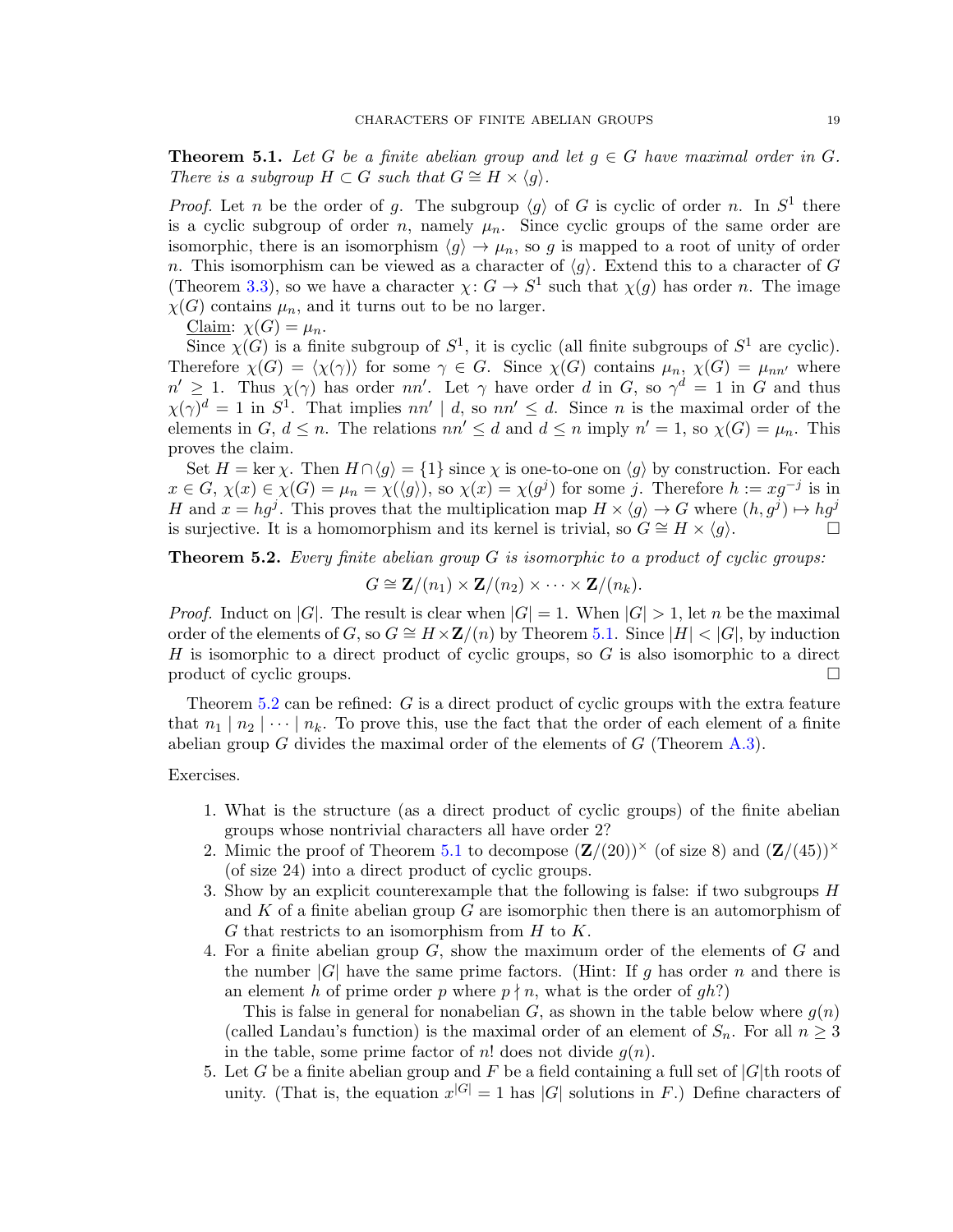| n      | 1 | 2 | 3 | 4 | 5 | 6 | 7  | 8  | 9  | 10 | 11 | 12 | 13 | 14 | 15  |
|--------|---|---|---|---|---|---|----|----|----|----|----|----|----|----|-----|
| $g(n)$ | 1 | 2 | 3 | 4 | 6 | 6 | 12 | 15 | 20 | 30 | 30 | 60 | 60 | 84 | 105 |

\nTABLE 6. Maximal order of elements of  $S_n$ 

G to be group homomorphisms  $\chi: G \to F^\times$  and write the set of all such characters as  $\ddot{G}$ .

- a) Construct a character table for  $\mathbf{Z}/(4)$  and  $(\mathbf{Z}/(2))^2$  when F is the field  $\mathbf{Z}/(5)$ .
- b) Prove every lemma, theorem, and corollary from Section [3](#page-5-0) for the new meaning of  $\widehat{G}$ . There is no longer complex conjugation on character values, but the inverse of  $\chi$  is still the function  $g \mapsto \chi(g^{-1}) = \chi(g)^{-1}$ . (Hint: For each d dividing |G|,  $x^d = 1$  has d distinct solutions in  $F^{\times}$ , which form a cyclic group.) c) Prove Theorem [4.1](#page-11-2) and Corollary [4.2](#page-12-0) for  $F$ -valued characters of  $G$ .
- d) Set  $L(G, F)$  to be the functions  $G \to F$ . This is an F-vector space in the same way that  $L(G)$  is a complex vector space. For each function  $f \in L(G, F)$ , define its Fourier transform  $\widehat{f} \in L(\widehat{G}, F)$  by  $\widehat{f}(\chi) = \sum_{g \in G} f(g) \chi(g^{-1})$ . Prove the Fourier inversion formula and Plancherel's theorem in this context. (Note: If the field F has characteristic p then  $1/|G|$  in the Fourier inversion formula makes sense in F since p doesn't divide  $|G|$  – why?)
- e) Check everything you have done goes through if the assumption that  $x^{|G|} = 1$ has a full set of solutions in F is weakened to  $x^m = 1$  having a full set of solutions in  $F$ , where  $m$  is the maximal order of the elements of  $G$ . For example, if  $G = (\mathbf{Z}/(2))^d$  then  $m = 2$  and we can use  $F = \mathbf{Z}/(3)$ .

## 6. Dual Homomorphisms

<span id="page-19-0"></span>The set  $Hom(G_1, G_2)$  of all homomorphisms from the abelian group  $G_1$  to the abelian group  $G_2$  forms an abelian group under pointwise multiplication

<span id="page-19-1"></span>**Theorem 6.1.** Let  $G_1$  and  $G_2$  be finite abelian groups. For a homomorphism  $f: G_1 \rightarrow G_2$ , set  $f^*$ :  $\widehat{G}_2 \to \widehat{G}_1$  by  $f^*(\chi) = \chi \circ f$ . Then  $f^*$  is a group homomorphism and the map sending f to  $f^*$  gives a group isomorphism

$$
Hom(G_1, G_2) \cong Hom(\widehat{G}_2, \widehat{G}_1).
$$

*Proof.* If  $f: G_1 \to G_2$  is a homomorphism and  $\chi \in \widehat{G}_2$ , then for g and g' in  $G_1$  we have

$$
\chi(f(gg')) = \chi(f(g)f(g')) = \chi(f(g))\chi(f(g')),
$$

so  $f^*(\chi) := \chi \circ f$  lies in  $\hat{G}_1$ . Thus we get the map  $Hom(G_1, G_2) \to Hom(\hat{G}_2, \hat{G}_1)$  as advertised. Check  $(f f')^* = f^*(f')^*$ , so  $f \mapsto f^*$  is a homomorphism.

Repeating this idea leads to a group homomorphism  $\text{Hom}(\widehat{G}_2, \widehat{G}_1) \to \text{Hom}(\widehat{G}_1, \widehat{G}_2)$ . By Pontryagin duality it is a homomorphism  $Hom(\widehat{G}_2, \widehat{G}_1) \to Hom(G_1, G_2)$  and the composite

$$
Hom(G_1, G_2) \to Hom(\widehat{G}_2, \widehat{G}_1) \to Hom(G_1, G_2)
$$

turns out to be (after unwinding definitions, left to the reader) the identity function. Therefore our original map  $\text{Hom}(G_1, G_2) \to \text{Hom}(\widehat{G}_2, \widehat{G}_1)$  is a group isomorphism.

The homomorphism  $f^* \colon \widehat{G}_2 \to \widehat{G}_1$  is called the *dual homomorphism* to f.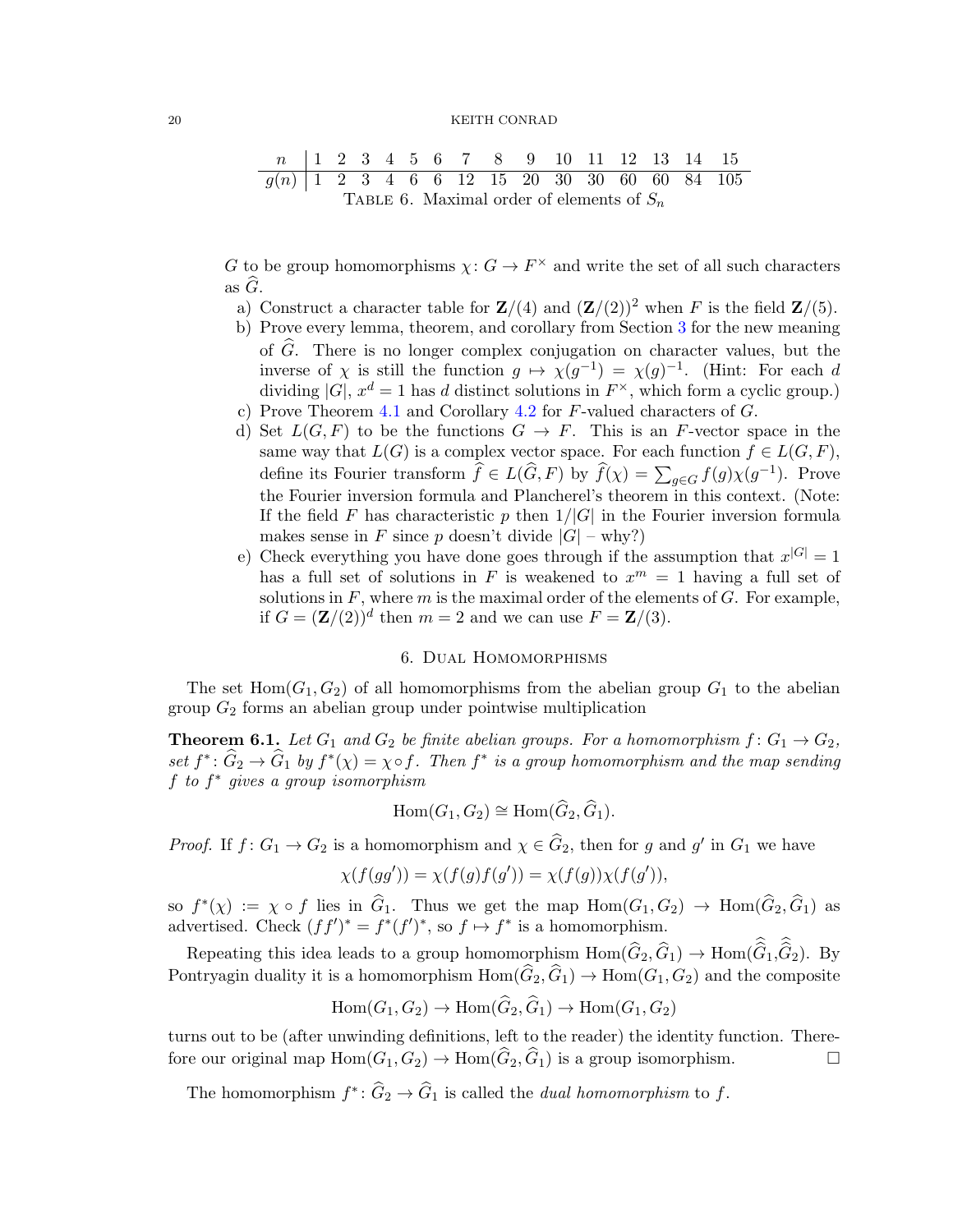Exercises.

- 1. For a homomorphism  $f: G_1 \to G_2$ , show  $(\ker f)^{\perp} = \operatorname{im} f^*$  in  $\widehat{G}_1$  and  $(\operatorname{im} f)^{\perp} =$  $\ker f^*$  in  $\widehat{G}_2$ .
- 2. Show the isomorphism  $Hom(G, G) \cong Hom(\widehat{G}, \widehat{G})$  in Theorem [6.1](#page-19-1) coming from the identity map on G associates  $g \mapsto g^m$  in  $\text{Hom}(G, G)$  with  $\chi \mapsto \chi^m$  in  $\text{Hom}(\widehat{G}, \widehat{G})$ .

## <span id="page-20-1"></span>7. Abelian group determinants

<span id="page-20-0"></span>Consider a square  $n \times n$  matrix where each row is a cyclic shift of the previous row:

(7.1) 
$$
\begin{pmatrix} X_0 & X_1 & X_2 & \dots & X_{n-1} \\ X_{n-1} & X_0 & X_1 & \dots & X_{n-2} \\ X_{n-2} & X_{n-1} & X_0 & \dots & X_{n-3} \\ \vdots & \vdots & \vdots & \ddots & \vdots \\ X_1 & X_2 & X_3 & \dots & X_0 \end{pmatrix}.
$$

Its determinant is called a circulant. When n is 2 and 3, the circulants are

$$
\begin{vmatrix} X_0 & X_1 \\ X_1 & X_0 \end{vmatrix} = X_0^2 - X_1^2
$$
 and  $\begin{vmatrix} X_0 & X_1 & X_2 \\ X_2 & X_0 & X_1 \\ X_1 & X_2 & X_0 \end{vmatrix} = X_0^3 + X_1^3 + X_2^3 - 3X_0X_1X_2.$ 

These factor as

$$
(X_0 + X_1)(X_0 - X_1)
$$
 and  $(X_0 + X_1 + X_2)(X_0 + \omega X_1 + \omega^2 X_2)(X_0 + \omega^2 X_1 + \omega X_2),$ 

where  $\omega = e^{2\pi i/3}$ .

If we think about the variables  $X_i$  as being indexed by  $\mathbf{Z}/(n)$  then the  $(i, j)$  entry of [\(7.1\)](#page-20-1) is  $X_{j-i}$ . More generally, for a finite group G, index a set of variables  $X_g$  by G and form the matrix indexed by  $G \times G$  where the  $(g, h)$  entry is  $X_{gh^{-1}}$ . (The circulant is the determinant of the matrix  $(X_{j-i}) = (X_{i-j})^\top$ .) The determinant is called the group determinant of G:

(7.2) 
$$
\Delta(G) = \det(X_{gh^{-1}}).
$$

This is a homogeneous polynomial of degree  $|G|$  with integer coefficients. A circulant is the group determinant of a cyclic group.

Circulants of order 2 and 3 are products of linear factors with roots of unity as coefficients. Dedekind and Burnside each proved the same property for the group determinant of every finite abelian group, but Dedekind's approach revealed more structure in the factors: the roots of unity in a given linear factor are the values of one of the characters of the group!

**Theorem 7.1** (Dedekind). If G is a finite abelian group then its group determinant factors into linear factors over the complex numbers:

<span id="page-20-2"></span>
$$
\det(X_{gh^{-1}}) = \prod_{\chi \in \widehat{G}} \left( \sum_{g \in G} \chi(g) X_g \right).
$$

*Proof.* We will realize  $(X_{gh^{-1}})$  as the matrix for a linear transformation and then find its diagonalization to compute its determinant.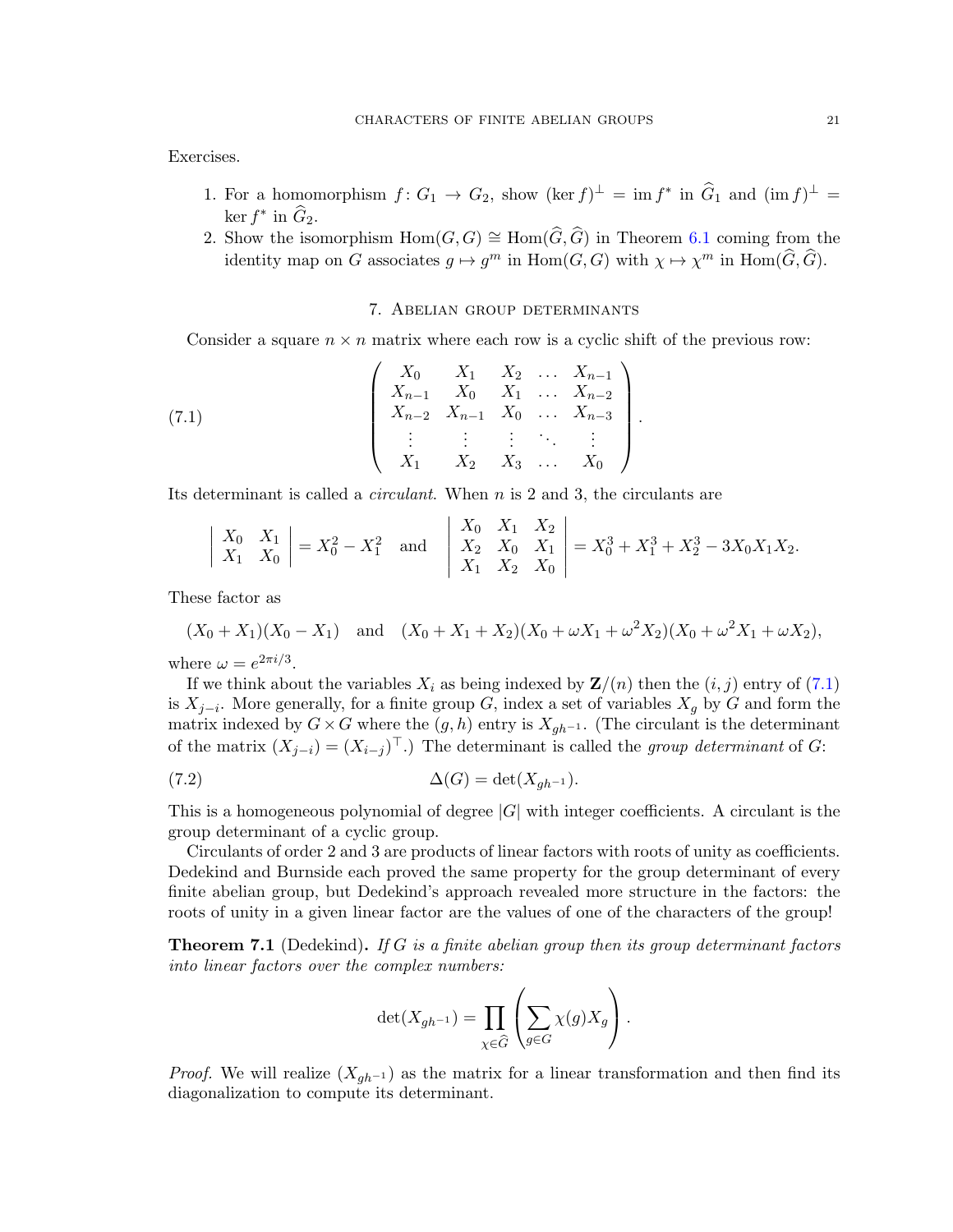Let  $V = \mathbb{C}[G]$  be the group ring of G. For each  $v \in V$ , define the linear map  $L_v : V \to V$ to be (left) multiplication by v:  $L_v(x) = vx$ . We will compute the matrix for  $L_v$  with respect to the basis G of V. Writing  $v = \sum_{g \in G} a_g g$  we have for each  $h \in G$ 

$$
L_v(h) = \sum_{g \in G} a_g g h = \sum_{g \in G} a_{gh^{-1}} g,
$$

so the matrix for  $L_v$  with respect to the basis G is  $(a_{gh^{-1}})$ .

Another basis for C[G] is the set of formal sums  $\sum_{g \in G} \chi(g)g$ , one for each character  $\chi$ of G: the number of such sums has the right size to be a basis, and for a linear relation

$$
\sum_{\chi} c_{\chi} \left( \sum_{g \in G} \chi(g)g \right) = 0
$$

in C[G] we get  $\sum_{\chi} c_{\chi} \chi(g) = 0$  for all g (the coefficient of each g is 0), so every  $c_{\chi}$  is 0 by Fourier inversion.

This new basis of  $\mathbf{C}[G]$ , indexed by the characters, consists of eigenvectors for  $L_v$ :

$$
L_v \left( \sum_{h \in G} \chi(h) h \right) = \left( \sum_{g \in G} a_g g \right) \left( \sum_{h \in G} \chi(h) h \right)
$$
  

$$
= \sum_{k \in G} \left( \sum_{gh=k} a_g \chi(h) \right) k
$$
  

$$
= \sum_{k \in G} \left( \sum_{g \in G} a_g \chi(g^{-1}) \chi(k) \right) k
$$
  

$$
= \left( \sum_{g \in G} a_g \chi(g^{-1}) \right) \left( \sum_{k \in G} \chi(k) k \right).
$$

Since  $\det(L_v)$  is the product of the eigenvalues of  $L_v$  for an eigenbasis,

$$
\det (a_{gh^{-1}}) = \prod_{\chi \in \widehat{G}} \left( \sum_{g \in G} a_g \overline{\chi}(g) \right).
$$

If we interchange the roles of  $\chi$  and  $\overline{\chi}$  in this product then we obtain

$$
\det(a_{gh^{-1}}) = \prod_{\chi \in \widehat{G}} \left( \sum_{g \in G} a_g \chi(g) \right).
$$

Thus the multivariable polynomials  $\det(X_{gh^{-1}})$  and  $\prod_{\chi \in \widehat{G}} \sum_{g \in G} \chi(g) X_g$  are equal on all of  $\mathbb{C}^n$ , so they must be the same polynomial.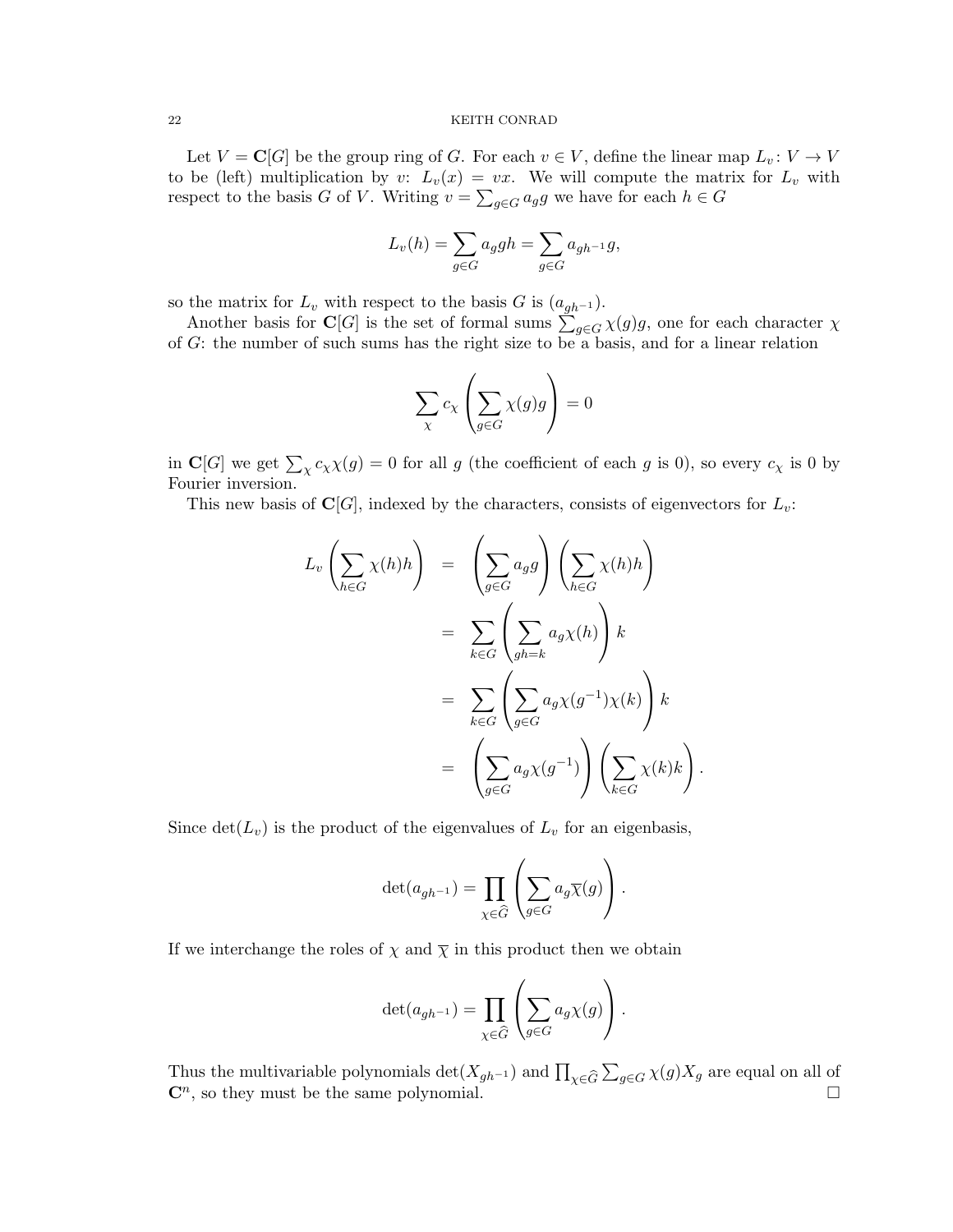**Example 7.2.** Taking  $G = \mathbf{Z}/(n)$  and  $\zeta_n = e^{2\pi i/n}$ ,

$$
\begin{vmatrix} X_0 & X_1 & \dots & X_{n-1} \\ X_{n-1} & X_0 & \dots & X_{n-2} \\ \vdots & \vdots & \ddots & \vdots \\ X_1 & X_2 & \dots & X_0 \end{vmatrix} = \prod_{j=0}^{n-1} \left( \sum_{k=0}^{n-1} \zeta_n^{jk} X_k \right)
$$

$$
= \prod_{j=0}^{n-1} (X_0 + \zeta_n^j X_1 + \dots + \zeta_n^{(n-1)j} X_{n-1}).
$$

Applications of the factorization of the group determinant for abelian (not necessarily cyclic) groups can be found in [\[4,](#page-25-3) §5.5].

If G is a nonabelian group then its group determinant has an irreducible factor with degree greater than 1. Studying irreducible factors of the group determinant for nonabelian G led Frobenius to discover representation theory and the correct extension of the notion of a character to (finite) nonabelian groups.

### Exercises.

- 1. Check the factorization of the group determinant for  $\mathbf{Z}/(4)$ .
- 2. Compute and factor the group determinant of  $\mathbf{Z}/(2) \times \mathbf{Z}/(2)$ .
- 3. If G is nonabelian, show the polynomial  $\Delta(G)$  in [\(7.2\)](#page-20-2) is divisible by  $\sum_{g \in G} X_g$ , and more generally by  $\sum \chi(g)X_g$  for each homomorphism  $\chi: G \to S^1$ .

# Appendix A. All orders and maximal order

We will use characters of finite abelian groups to prove that in a finite abelian group  $G$ , the order of each element of G divides the maximal order of the elements of G. Although this result can proved in a shorter way without characters, the point here is to see characters used.

<span id="page-22-0"></span>**Lemma A.1.** For positive d and m with  $d \mid m$ , the natural reduction  $(\mathbf{Z}/(m))^\times \to (\mathbf{Z}/(d))^\times$ is onto: when  $(a, d) = 1$ , there is b such that  $b \equiv a \mod d$  and  $(b, m) = 1$ .

*Proof.* Let  $\tilde{d}$  be the product of the prime powers in m whose primes divide d, so  $m = \tilde{d}n$ with  $(\tilde{d}, n) = 1$ . (For example, if  $m = 90$  and  $d = 6$  then  $\tilde{d} = 18$  and  $n = 5$ .) Then  $d | \tilde{d}$ . By the Chinese remainder theorem we can find  $b \in \mathbb{Z}$  satisfying

$$
b \equiv a \bmod d, \ \ b \equiv 1 \bmod n.
$$

Then  $b \equiv a \mod d$  and b is relatively prime to m since it is relatively prime to d (a factor of  $\widetilde{d}$ ) and to *n*.

<span id="page-22-1"></span>**Lemma A.2.** Let G be a finite abelian group. If  $x \in G$  has order m and  $y \in G$  has order n then there is a character  $\chi: G \to S^1$  such that  $\chi(x)$  has order m and  $\chi(y)$  has order n.

*Proof.* The subgroup  $\langle x \rangle$  is cyclic of order m, so there is an isomorphism  $\chi : \langle x \rangle \cong \mu_m$ . In particular,  $\chi(x)$  has order m. Following the proof of Lemma [3.2,](#page-5-2) we can extend  $\chi$  to a character on  $\langle x, y \rangle$  (and then all the way up to G) by sending y to a solution  $z \in S^1$  of the equation  $z^d = \chi(y^d)$ , where  $d \geq 1$  is minimal such that  $y^d \in \langle x \rangle$ . We will show z can be picked to have order *n* in  $S^1$ .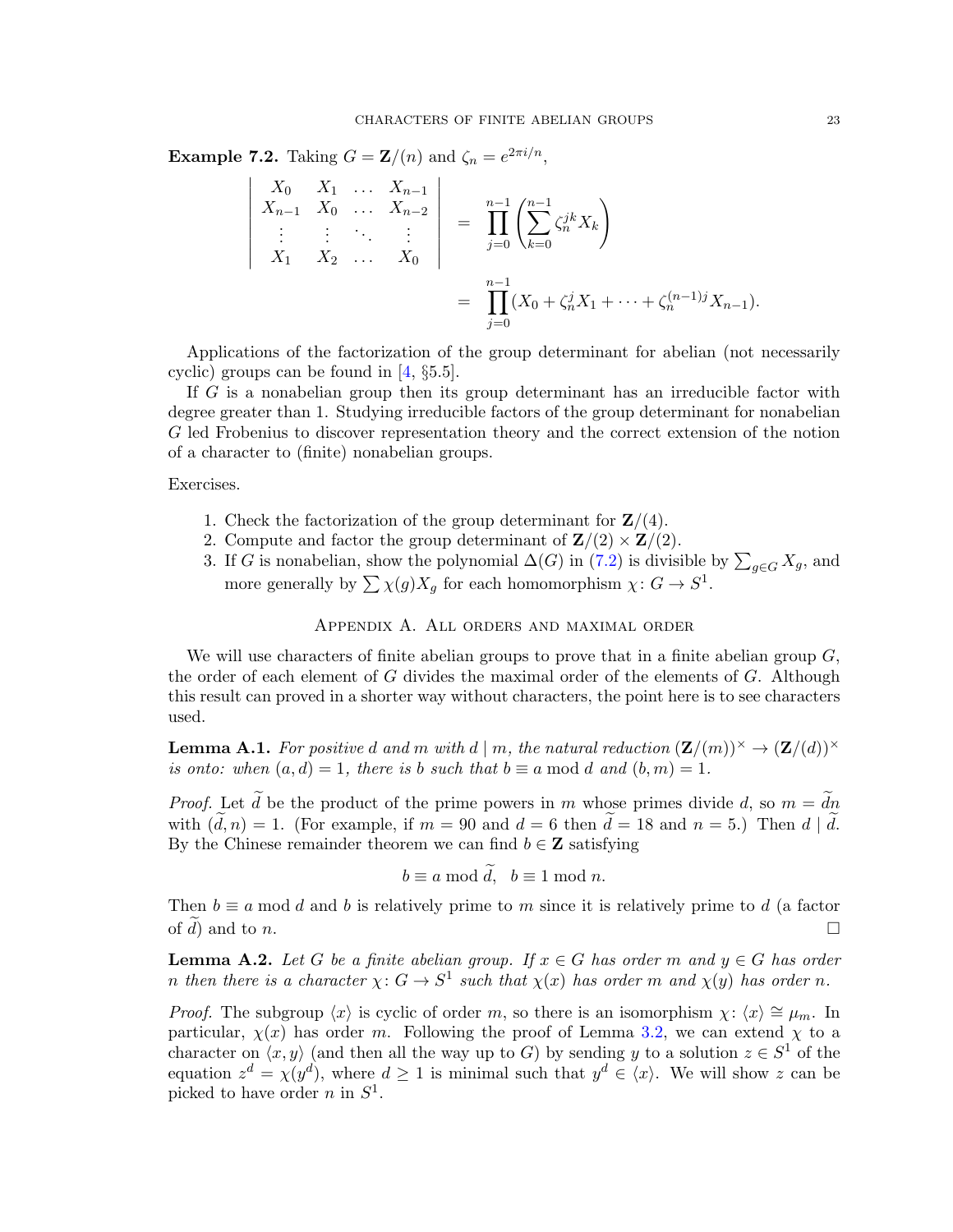Since  $y^n = 1 \in \langle x \rangle$ , d divides n. Then  $y^d$  has order  $n/d$ , so  $\chi(y^d)$  has order  $n/d$ because  $\chi$  is one-to-one on  $\langle x \rangle$ . Write  $\chi(y^d) = e^{2\pi i \ell/(n/d)} = e^{2\pi i \ell d/n}$ , where  $(\ell, n/d) = 1$ . By Lemma [A.1,](#page-22-0) there is an  $\ell' \equiv \ell \mod n/d$  such that  $(\ell', n) = 1$ . Since  $\ell'd \equiv \ell d \mod n$ ,  $\chi(y^d) = e^{2\pi i l' d/n}$ . Set  $z = e^{2\pi i l'/n}$ , which has order n. Since  $z^k = \chi(y^d)$ , we can set  $\chi(y) = z.$ 

Lemma  $A.2$  does not extend to more than two arbitrary elements in  $G$ . For instance, if  $G = \mu_2 \times \mu_2$  then no character on G sends all three non-identity elements in G to -1. (Why?)

<span id="page-23-1"></span>**Theorem A.3.** Let G be a finite abelian group. The order of each element in G divides the maximal order of the elements of G.

*Proof.* We will show that when G has elements of orders m and n, there is an element of G of order  $[m, n]$ . Then if m is the maximal order among all the elements of G, and n is the order of some element of G,  $[m, n]$  is the order of some element so  $[m, n] \leq m$ . That inequality can only occur when  $[m, n] = m$ , so n | m, which is what we want to show.

By Lemma [A.2,](#page-22-1) there is a character  $\chi$  on G such that  $\chi(q)$  has order m and  $\chi(h)$  has order *n*. Write  $\chi(g) = e^{2\pi i a/m}$  and  $\chi(h) = e^{2\pi i b/n}$ , where  $(a, m) = 1$  and  $(b, n) = 1$ .

The roots of unity  $e^{2\pi i/m}$  and  $e^{2\pi i/n}$  are in  $\chi(G)$ . For instance, letting  $aa' \equiv 1 \mod m$ ,  $\chi(g^{a'}) = \chi(g)^{a'} = e^{2\pi i a a'/m} = e^{2\pi i/m}$ . The argument for  $e^{2\pi i/n}$  is similar. Write  $mu + nv =$  $(m, n)$  for some integers u and v, so the equation  $mn = [m, n](m, n)$  can be rewritten as

$$
\frac{1}{[m,n]} = \frac{(m,n)}{mn} = \frac{mu + nv}{mn} = u\frac{1}{n} + v\frac{1}{m}.
$$

Thus

$$
e^{2\pi i/[m,n]} = (e^{2\pi i/n})^u (e^{2\pi i/m})^v \in \chi(G),
$$

say  $e^{2\pi i/[m,n]} = \chi(t)$ . The order of t in G is divisible by the order of  $\chi(t)$  in  $S^1$ , so t has order divisible by  $[m, n]$ . Thus, raising t to a suitable power, we obtain an element of G with order  $[m, n]$ .

#### Appendix B. Functions of Two Variables

<span id="page-23-0"></span>When analyzing a function of several variables, it is a common theme to decompose it into a sum of products of functions of one variable. For instance, to solve a PDE like the heat equation  $\partial_t u - c \partial_x^2 u = 0$ , first separable solutions of the form  $u(x,t) = g(x)h(t)$  are classified. It is too much to hope that a general solution is separable, but in nice situations there are theorems guaranteeing that a general solution can be written as an infinite series of separable solutions:  $u(x,t) = \sum_{n\geq 1} g_n(x)h_n(t)$ . This is where expansions in Fourier series first appeared in mathematics.

Using characters, and in particular Parseval's formula, we will give an example of a function of two variables that is provably not a sum of products of functions of one variable.

<span id="page-23-2"></span>**Lemma B.1.** Fix a positive integer N. For vectors  $(z_1, \ldots, z_N)$  and  $(w_1, \ldots, w_N)$  in  $\mathbb{C}^N$ ,

$$
\left| \sum_{j,k=1}^N e^{-2\pi i j k/N} z_j w_k \right| \leq \sqrt{N} \left( \sum_{j=1}^N |z_j|^2 \right)^{1/2} \left( \sum_{k=1}^N |w_k|^2 \right)^{1/2}.
$$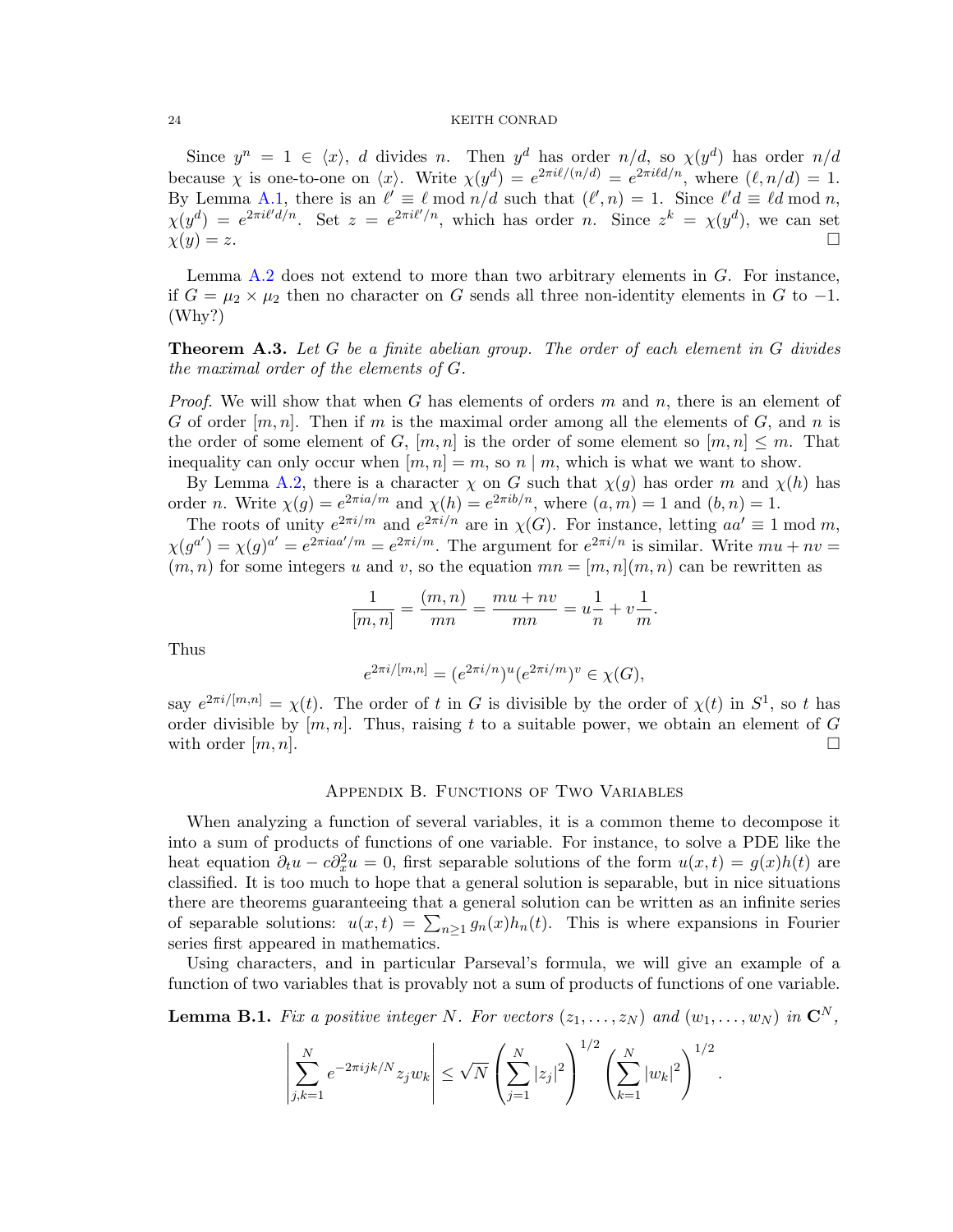Proof. Write the double sum as an iterated single sum:

$$
\sum_{j,k=1}^{N} e^{-2\pi i j k/N} z_j w_k = \sum_{j=1}^{N} \left( \sum_{k=1}^{N} e^{-2\pi i j k/N} w_k \right) z_j = \sum_{j=1}^{N} \widehat{f}(j) z_j,
$$

where  $f: \mathbf{Z}/(N) \to \mathbf{C}$  by  $f(k) = w_k$ . The right side brings in the Fourier transform of f, where we think about  $\widehat{f}$  as a function on  $\mathbf{Z}/(N)$  by identifying  $\mathbf{Z}/(N)$  with its own dual group as in Exercise [3.1.](#page-10-0)

Using the Cauchy–Schwarz inequality,

$$
\left| \sum_{j=1}^{N} \hat{f}(j) z_j \right| \leq \left( \sum_{j=1}^{N} |\hat{f}(j)|^2 \right)^{1/2} \left( \sum_{j=1}^{N} |z_j|^2 \right)^{1/2}.
$$

By Parseval's formula on  $\mathbf{Z}/(N)$ ,  $\sum_{j=1}^{N} |\widehat{f}(j)|^2 = N \sum_{k=1}^{N} |f(k)|^2 = N \sum_{k=1}^{N} |w_k|^2$  $\sqcup$ 

Theorem B.2. It is impossible to write

$$
e^{2\pi i x k} = \sum_{n\geq 1} g_n(x) h_n(k),
$$

 $\sum_{n\geq 1} ||g_n||_{\rm sup} ||h_n||_{\rm sup} < \infty$ , where  $||\cdot||_{\rm sup}$  is the sup-norm on bounded functions. where  $x \in [0,1], k \in \mathbb{Z}$ , the functions  $g_n : [0,1] \to \mathbb{C}$  and  $h_n : \mathbb{Z} \to \mathbb{C}$  are each bounded, and

Proof. Assume there is a series expansion

$$
e^{2\pi i x k} = \sum_{n\geq 1} g_n(x) h_n(k)
$$

for all  $x \in [0,1]$  and  $k \in \mathbb{Z}$ , where  $c := \sum_{n\geq 1} ||g_n||_{\sup} ||h_n||_{\sup} < \infty$ . Then the series is absolutely convergent for all x and k. Pick  $N \geq 1$  and  $x_1, \ldots, x_N \in [0, 1]$ . Then

$$
\sum_{j,k=1}^{N} e^{-2\pi i jk/N} e^{2\pi i x_j k} = \sum_{j,k=1}^{N} e^{-2\pi i jk/N} \left( \sum_{n\geq 1} g_n(x_j) h_n(k) \right) = \sum_{n\geq 1} \sum_{j,k=1}^{N} e^{-2\pi i jk/N} g_n(x_j) h_n(k).
$$

Then

$$
\left| \sum_{j,k=1}^{N} e^{-2\pi i jk/N} e^{2\pi i x_j k} \right| = \left| \sum_{n\geq 1} \sum_{j,k=1}^{N} e^{-2\pi i jk/N} g_n(x_j) h_n(k) \right|
$$
  

$$
\leq \sum_{n\geq 1} \left| \sum_{j,k=1}^{N} e^{-2\pi i jk/N} g_n(x_j) h_n(k) \right|
$$
  

$$
\leq \sum_{n\geq 1} \sqrt{N} \left( \sum_{j=1}^{N} |g_n(x_j)|^2 \right)^{1/2} \left( \sum_{k=1}^{N} |h(k)|^2 \right)^{1/2}
$$

by Lemma [B.1.](#page-23-2) Since  $\sum_{j=1}^{N} |g_n(x_j)|^2 \le N ||g_n||_{\text{sup}}^2$  and  $\sum_{k=1}^{N} |h_n(k)|^2 \le N ||h_n||_{\text{sup}}^2$ ,

$$
\left| \sum_{j,k=1}^{N} e^{-2\pi i jk/N} e^{2\pi i x_j k} \right| \leq \sum_{n\geq 1} \sqrt{N} \sqrt{N} ||g_n||_{\sup} \sqrt{N} ||h_n||_{\sup} \leq N^{3/2} c.
$$